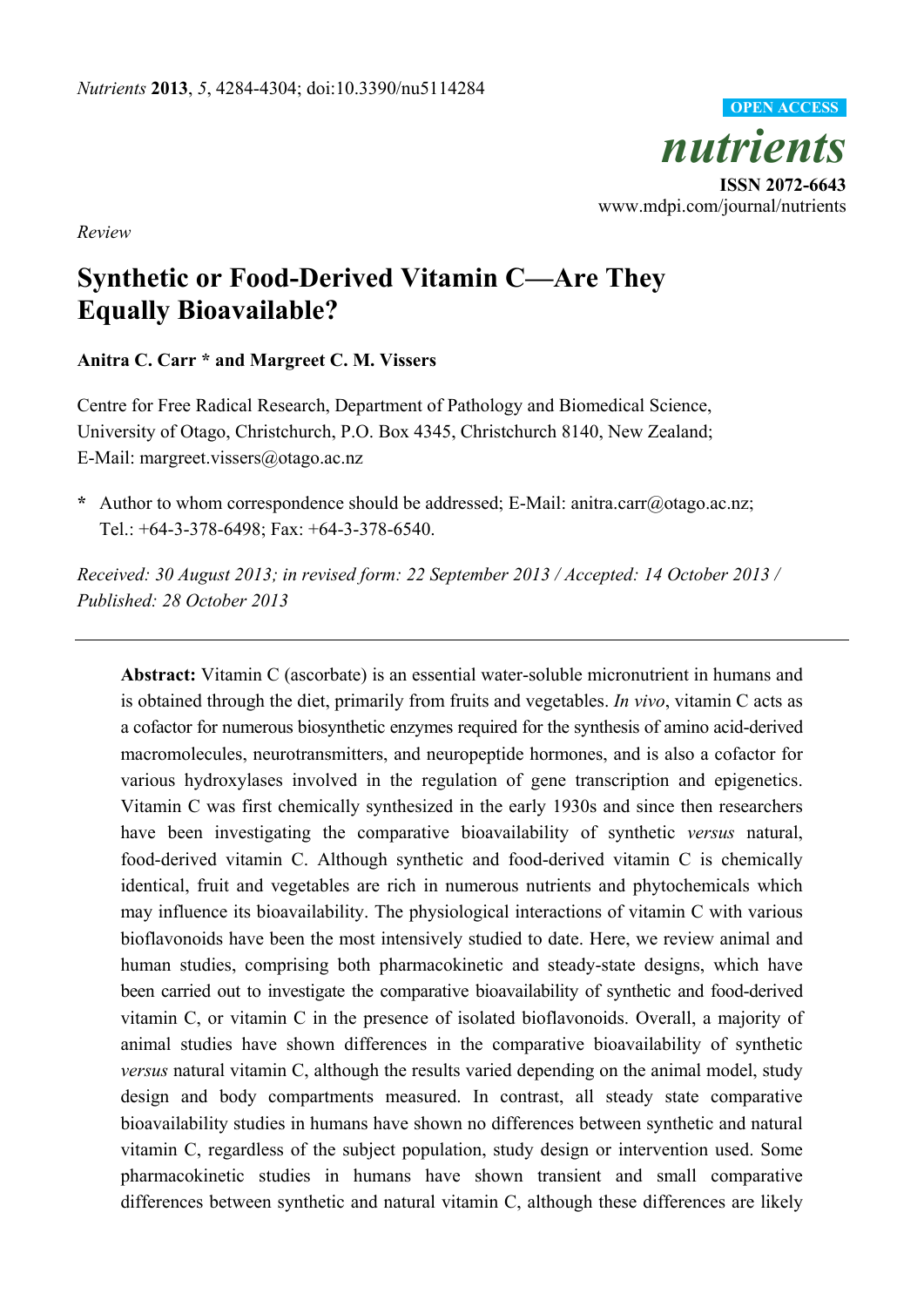to have minimal physiological impact. Study design issues and future research directions are discussed.

**Keywords:** ascorbate; dietary vitamin C; bioavailability; animal studies; human studies; bioflavonoids

## **1. Introduction**

Vitamin C (ascorbate) is an essential water-soluble micronutrient in humans and is obtained through the diet primarily from fruits and vegetables [1]. *In vivo*, it acts as a cofactor for numerous biosynthetic enzymes required for the synthesis of amino acid-derived macromolecules, neurotransmitters and neuropeptide hormones [2], and for various hydroxylases involved in the regulation of gene transcription and epigenetics [3,4]. Vitamin C is concentrated from the plasma into the body's organs and is found in particularly high concentrations in the pituitary and adrenal glands and in the corpus luteum [5], although skeletal muscle, brain, and liver comprise the largest body pools [6]. Most animals can synthesize vitamin C from glucose in the liver [7]; however, humans and a small selection of animal species have lost the ability to synthesize vitamin C due to mutations in the gene encoding L-gulono-γ-lactone oxidase, the terminal enzyme in the vitamin C biosynthetic pathway [8]. Therefore, an adequate and regular dietary intake is essential to prevent hypovitaminosis C and the potentially fatal deficiency disease, scurvy [9].

In the mid 1700s the Royal Navy surgeon James Lind carried out controlled dietary trials and determined that citrus fruit could cure individuals with scurvy (reviewed in [10]). However, it wasn't until the early 1900s that experimental scurvy was first produced in guinea pigs through dietary restriction and shown to be prevented by feeding the animals fresh fruits and vegetables. In the early 1930s vitamin C was isolated from fruit and vegetables and adrenal cortex and was named "hexuronic acid", which was shown to cure scurvy in guinea pigs and was subsequently renamed ascorbic acid to reflect its anti-scorbutic properties. Vitamin C was first chemically synthesized in 1933 [10] and, since the mid 1930s, the question of the comparative bioavailability of synthetic *versus* natural, food-derived vitamin C in animal models and human subjects has been a point of consideration.

The bioavailability of dietary vitamin C represents the proportion of the micronutrient that is absorbed by the intestines and is available for metabolic processes within the body. *In vivo* vitamin C levels are a function of uptake, metabolism, and excretion (see [11] for an excellent review of these processes). Vitamin C is actively transported into the body via two sodium-dependent vitamin C transporters, SVCT1 and SVCT2 [12,13]. These transporters exhibit different tissue distributions and uptake kinetics. SVCT1 is expressed in epithelial tissues and is primarily responsible for intestinal uptake and renal reabsorption of vitamin C, the latter helping to maintain whole body homeostasis [13]. SVCT2 is expressed in specialized and metabolically active tissues and is required for delivery of vitamin C to tissues with a high demand for the vitamin either for enzymatic reactions [2] and/or to help protect these tissues from oxidative stress [13]. Both of these transporters show significantly more affinity for the L- *versus* D-isoform of vitamin C (Figure 1) [12,14], and this selectivity likely explains earlier observations of significantly lower tissue accumulation and anti-scorbutic activity of D-ascorbic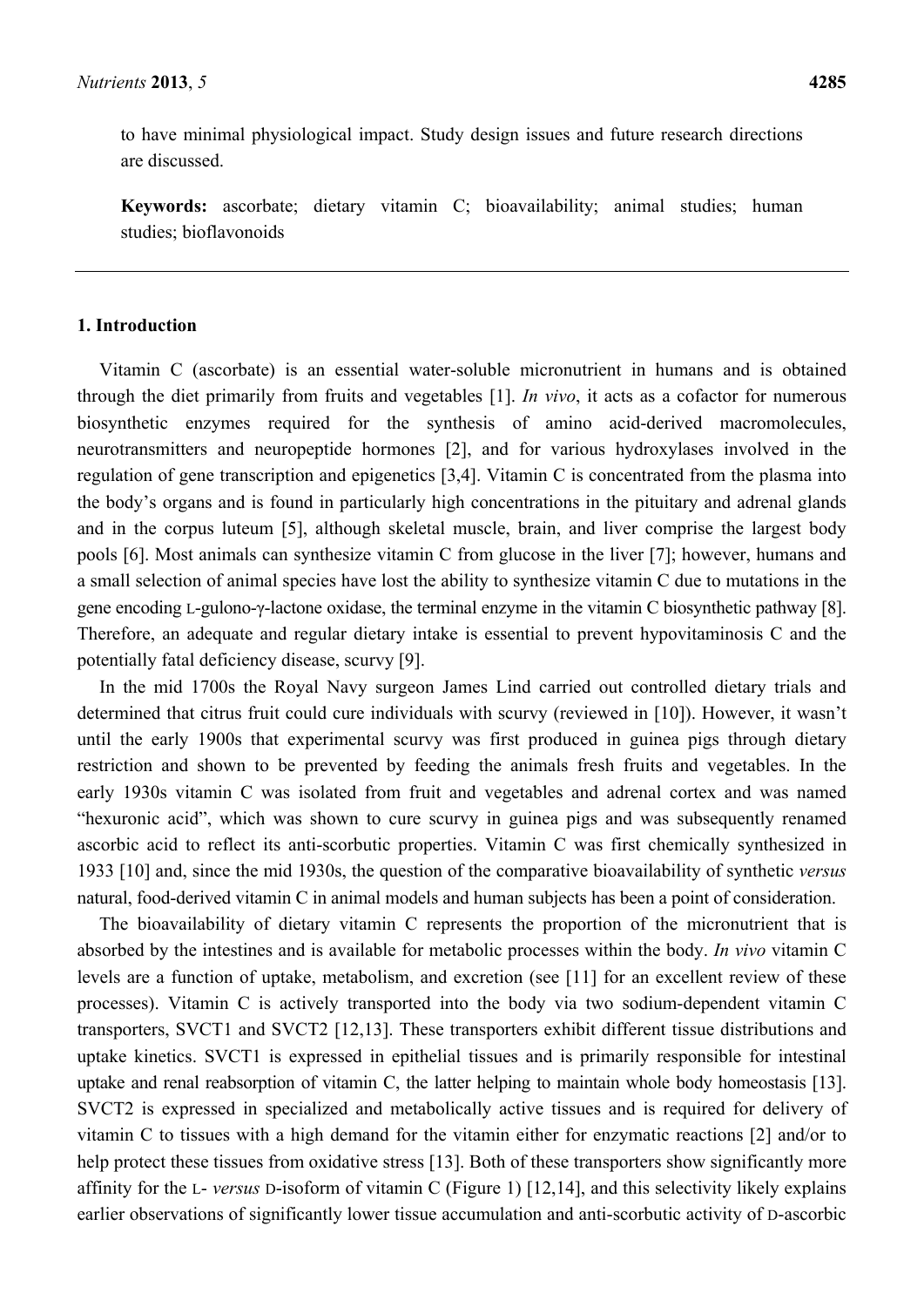acid in guinea pigs [15,16]. Although D-ascorbic acid is a commonly added food preservative [17], administration of D- and L-ascorbic acid together does not affect the bioavailability of the latter in humans [18].

Through its action as a reducing agent and antioxidant, ascorbate undergoes one and two electron oxidations to produce the ascorbyl radical and dehydroascorbic acid (DHA) (Figure 1). Recent research has shown that DHA can be taken up by the facilitative glucose transporters GLUT2 and GLUT8 in the small intestine [19]. Cells are also able to transport DHA via GLUT1 and GLUT3 [20,21], followed by intracellular reduction to ascorbate [22,23]. However, transport via the GLUTs is in competition with glucose which is at relatively high concentrations throughout the body and although different fruits and vegetables have been shown to contain relatively high amounts of DHA [24], the *in vivo* contribution of DHA is uncertain due to its minimal circulating and organ levels [25,26] (although white blood cells may be an exception to this) [27,28].

**Figure 1.** Vitamin C in its reduced form (ascorbic acid), shown as both its L- and D-isomers, and its two electron oxidation form (dehydroascorbic acid, DHA). DHA can be readily reduced back to ascorbic acid *in vivo* via both chemical and enzymatic pathways [23].



L-Ascorbic Acid

D-Ascorbic acid

#### Dehydroascorbic acid

Synthetic and food-derived vitamin C is chemically identical. However, fruit and vegetables are rich in numerous micronutrients (vitamins and minerals), dietary fiber, and phytochemicals (e.g., bioflavonoids), and the presence of some of these may affect the bioavailability of vitamin C. Vitamin C has long been known to interact with vitamin E by reducing the tocopheroxyl radical and regenerating native tocopherol [29]. Some fruit, such as kiwifruit, contain relatively high amounts of vitamin E and one animal study has indicated that vitamin E is able to preserve vitamin C *in vivo* [30]. Food-derived (and synthetic) vitamin C is well known to increase non-heme iron uptake and body status, likely via its ability to reduce iron from its ferric to ferrous state [31,32]. However, whether iron can affect vitamin C bioavailability is less clear [33–35]. Although iron has been shown to increase the uptake of vitamin C in cultured intestinal cells [33], human intervention studies have shown no effect of iron intake on vitamin C bioavailability [34,35]. One study has indicated that specific dietary fibers, such as hemicellulose and pectin, may affect the excretion of vitamin C [36], however, their influence on vitamin C uptake was not determined.

Plant-derived flavonoids have been of interest since the mid 1930s, when they were initially referred to as "vitamin P", primarily due to their effect on vascular permeability [37]. At the time, there was much debate in the literature regarding the role of "vitamin P" in experimental [38–42] and human scurvy [37,43–45]. Flavonoids can act as antioxidants via direct scavenging of free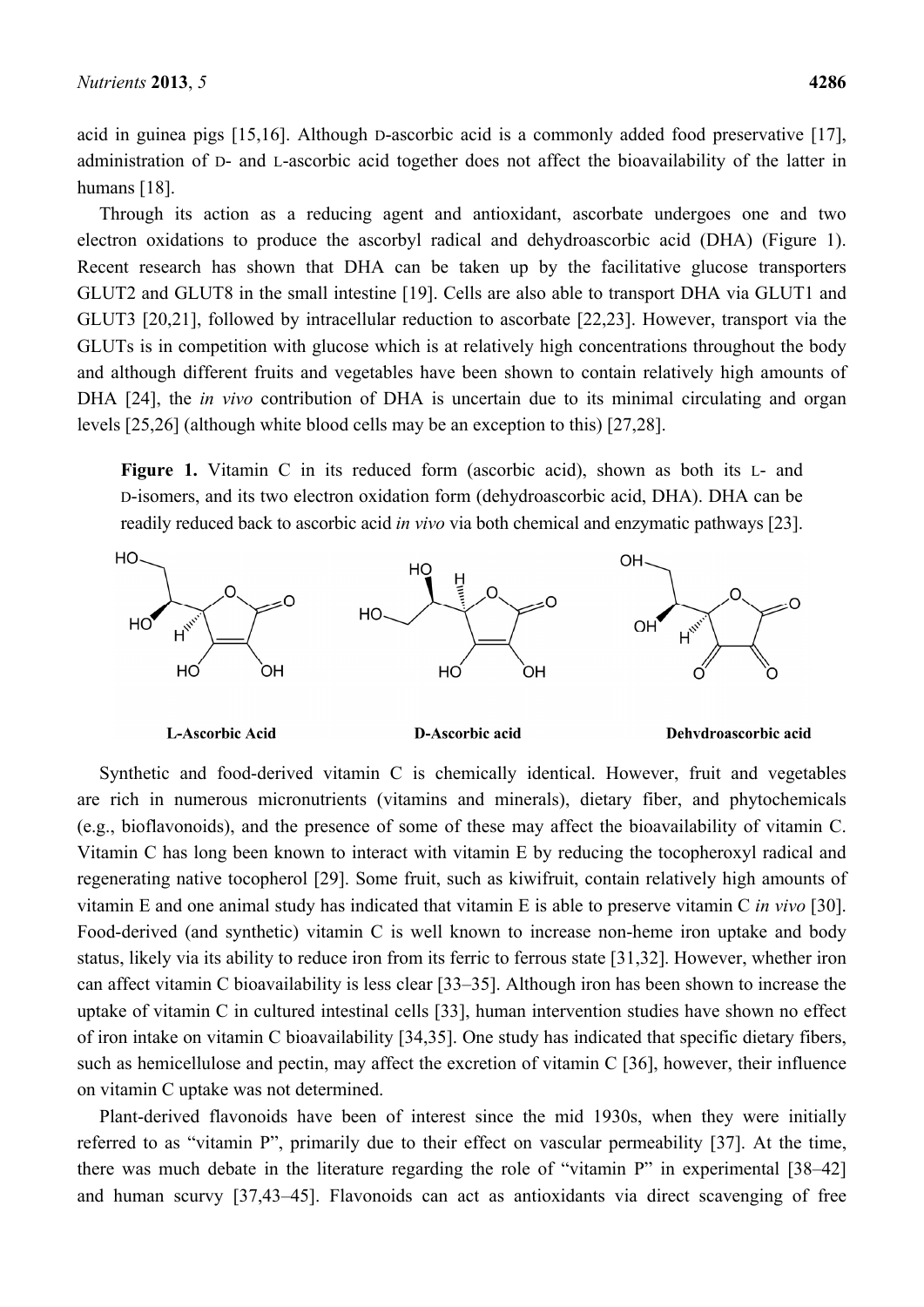radicals [46,47] and/or chelation of redox-active metal ions [48,49]. As a result, it has been suggested that flavonoids may "spare" vitamin C and, thus, increase its bioavailability. Flavonoids have been shown to inhibit the *in vitro* oxidation of vitamin C [48–51], however, the *in vivo* relevance of metal-ion mediated oxidation of vitamin C is likely to be minimal as free metal ions are largely sequestered in the body [52]. Whether flavonoids can affect vitamin C uptake *in vivo* is uncertain due to the low plasma bioavailability of these compounds [53]. Thus, any interaction of flavonoids with vitamin C would be expected to occur primarily in the intestinal lumen prior to active uptake.

Of note, several *in vitro* studies have shown that various flavonoids can inhibit vitamin C and DHA uptake by their respective transporters. The flavonoid quercetin can reversibly inhibit SVCT1 expressed in *Xenopus* oocytes [54] and limited data from an animal model indicates that this may occur *in vivo* [54]. Quercetin and myricetin can inhibit the uptake of vitamin C and DHA into cultured monocytic (HL-60 and U937) and lymphocytic (Jurkat) cells via inhibition of GLUT1 and GLUT3 [55] and possibly also SVCT2, which is expressed in leukocytes [56]. Quercetin and phloretin can also inhibit the intestinal GLUT2 and GLUT8 transporters [19]. Thus, based on the above *in vitro* studies, it is unclear whether flavonoids will enhance *in vivo* vitamin C bioavailability through a sparing action, or decrease its bioavailability through inhibiting vitamin C transporters.

The effect of various purified flavonoids or flavonoid-rich fruits and vegetables on vitamin C bioavailability in different animal models and human subjects is discussed below. To test comparative vitamin C bioavailability, both steady-state and pharmacokinetic models have been used. The former monitors ascorbate levels in blood and/or urine following a number of weeks of supplementation, while the latter monitors transient changes in plasma levels and/or urinary excretion over the hours following ingestion of the vitamin C-containing test substance. The gold standard for analysis of vitamin C is HPLC with coulometric electrochemical detection due to its sensitivity and specificity [57]. Early studies, however, were limited primarily to colourimetric methods based on reduction of ferric iron compounds and are prone to interference by numerous other substances [57].

### **2. Vitamin C Bioavailability Studies Using Animal Models**

There are a number of benefits to the use of animal models to investigate vitamin C bioavailability, particularly the ease of diet control and the ability to obtain tissues not normally accessible in human studies. However, results can vary widely depending on the animal model used and the different treatment and analytical methodologies employed. It should also be noted that not all of the animal models that have been used are naturally vitamin C deficient. The animal models of choice are the naturally vitamin C deficient guinea pig, and genetically scorbutic animal models, such as the Osteogenic Disorder Shionogi (ODS) rat [58], the L-gulono-γ-lactone oxidase (*Gulo*<sup>−</sup>/<sup>−</sup> ) knockout mouse [59], and the spontaneous bone fracture (*sfx*) mouse [60]. Although animal studies can provide useful information, translation of the findings to humans should always proceed with caution.

Studies investigating the comparative bioavailability of synthetic *versus* natural vitamin C in animal models are shown in Table 1. Studies carried out in guinea pigs showed enhanced uptake of vitamin C into specific organs (e.g., adrenals and spleen) in the presence of flavonoid-rich juices/extracts or purified plant flavonoids (e.g., hesperidin, rutin, and catechin) [42,61–64]. Vinson and Bose [65] carried out a pharmacokinetic study in guinea pigs and found a 148% increase in the area under the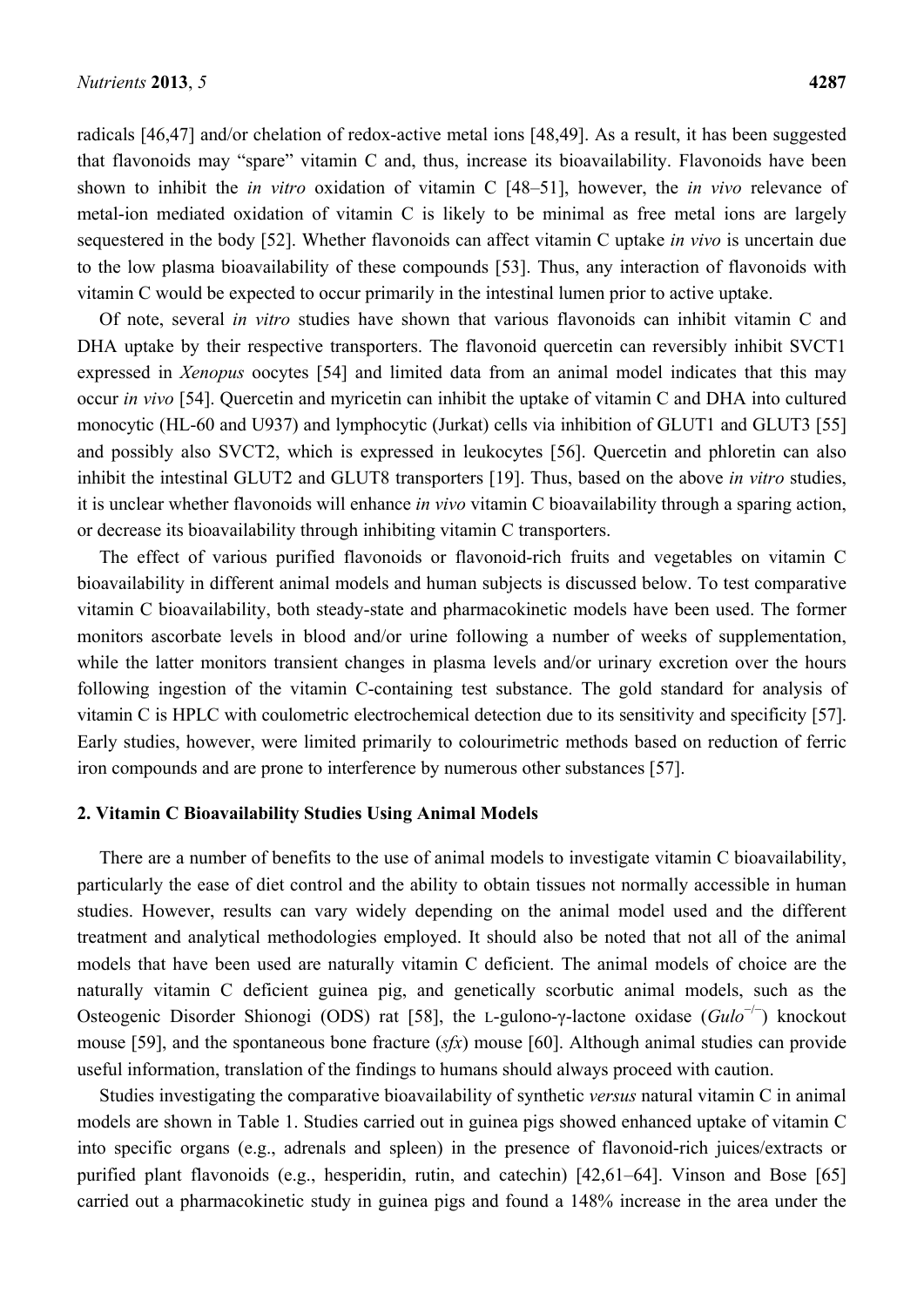plasma ascorbate concentration-time curve when administered as citrus fruit media. They also noted that the citrus fruit group demonstrated delayed plasma vitamin C uptake compared with the synthetic vitamin C group [65]. Cotereau *et al.* [42] reported that animals given both vitmain C and catechin not only had four to eight-fold more vitamin C in the organs measured, but they were also the only group without scorbutic-type lesions. The latter finding was supported by a similar study showing fewer fresh hemorrhages in scorbutic guinea pigs receiving vitamin C with rutin or querceitin compared with vitamin C alone [66].

Several of the studies in Table 1, however, showed no differences in vitamin C accumulation in some organs (e.g., liver) [61–63,67]. Hughes *et al.* noted that the acerola cherry preparation they used was virtually flavonoid free due to dilution of the high vitamin C fruit extract, which they suggested may have accounted for its reduced efficacy compared with blackcurrant juice, which is flavonoid rich [64]. To account for the flavonoid-dependent differences in vitamin C uptake observed between the adrenals and livers of guinea pigs [62,63], Douglass and Kamp [62] noted that flavonols such as rutin are rapidly destroyed in liver tissue, but are relatively stable in adrenal homogenates. Papageorge *et al.* [63] also noted that when epinephrine oxidizes it can contribute to the destruction of vitamin C and thus the antioxidant effects of rutin may result in "sparing" of vitamin C in adrenals. A study by Levine's group [54] showed that the flavonoid quercetin can reversibly inhibit vitamin C intestinal transport and decrease plasma levels of the vitamin in the CD (Sprague-Dawley) rat, although it should be noted that this is not a vitamin C deficient animal model. Some of the variability observed in these different animal studies (Table 1) may be due to the varying ratios of flavonoid to vitamin C employed.

We recently carried out a comparative bioavailability study, using the *Gulo* mouse model, investigating the uptake of vitamin C from kiwifruit gel compared with synthetic vitamin C [68]. We found that the kiwifruit extract, which is rich in flavonoids [69,70], provided significantly higher serum, leukocyte, heart, liver, and kidney levels of vitamin C than the purified vitamin, suggesting some type of synergistic activity of the whole fruit in this model. As with Wilson *et al.* [61], we did not observe any difference between the two interventions with respect to vitamin C uptake into the brain. Indeed, there is significant retention of vitamin C in the brain during dietary depletion [64,68], suggesting a vital role for vitamin C in the brain. Thus, a significant proportion of animal studies show enhanced circulating and organ levels of vitamin C in the presence of food-derived or purified flavonoids.

### **3. Steady State Bioavailability Studies in Humans**

An early report of several patients with scurvy whose plasma vitamin C levels did not increase with synthetic vitamin C alone, but only in the form of lemon juice [45], initially leant support to the "vitamin P"/flavonoid theory. However, in contrast to the animal studies, all steady state human studies (summarized in Table 2) have shown little difference in plasma and/or urine bioavailability between synthetic vitamin C and that from different fruits, fruit juices, and vegetables [35,71–76]. Mangels *et al.* [35] did observe a 20% lower plasma bioavailability of vitamin C from raw broccoli compared with cooked broccoli, however, this may have been due to differences in mechanical homogenization (chewing), a similar effect to that observed for carotenoid absorption from raw *versus* cooked carrots.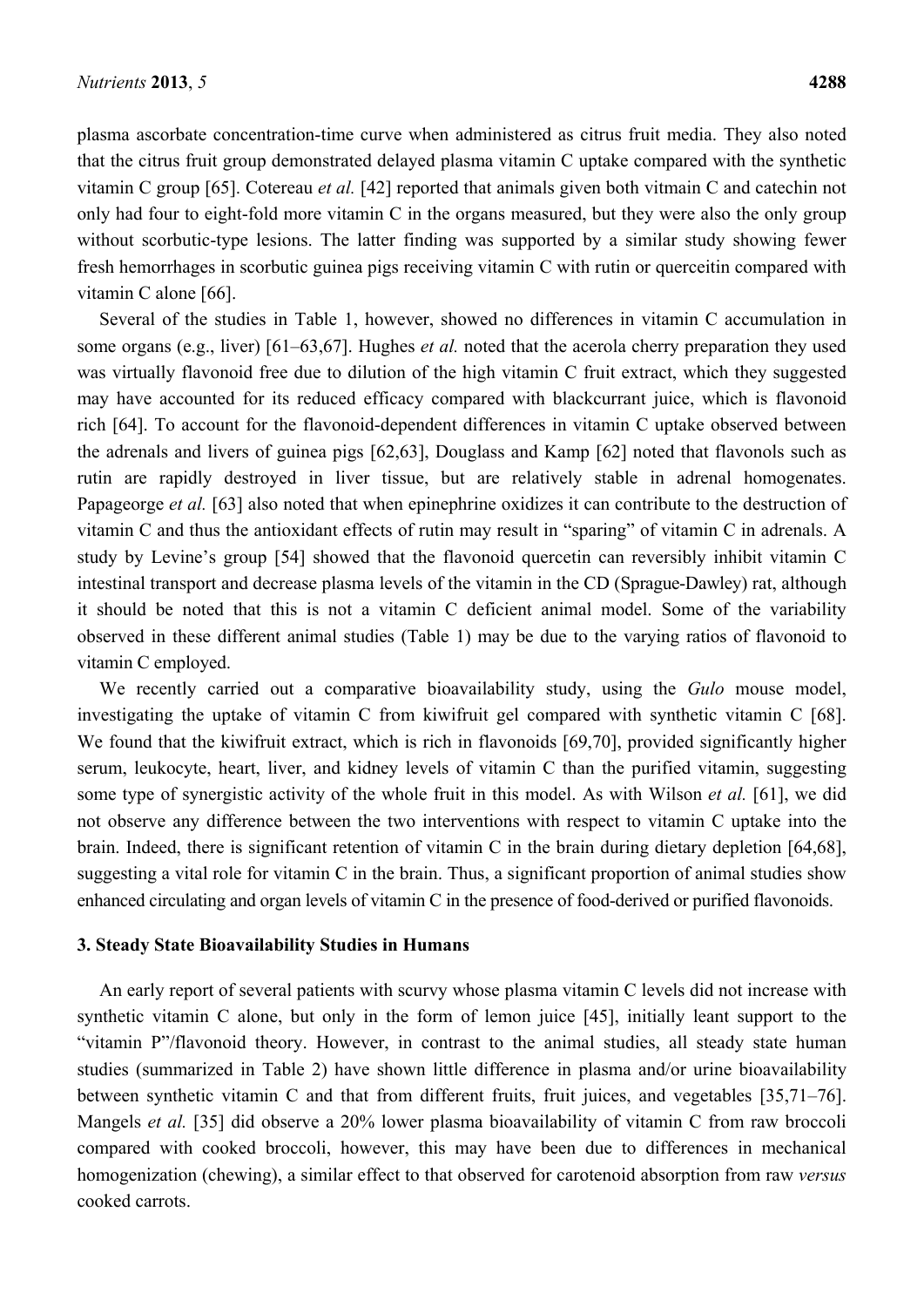We recently carried out a steady state bioavailability study in young non-smoking men supplemented for six weeks with 50 mg/day vitamin C, in the form of a chewable vitamin C tablet or half a gold kiwifruit [77]. This dose was chosen as it lies on the steep part of the sigmoidal plasma uptake curve [78], thus enhancing the likelihood of detecting a difference between the two interventions. Although most steady state studies have used sequential or crossover study designs, we chose a randomized parallel arms design for a number of reasons. Block *et al.* [79] have previously observed a lower plasma vitamin C response to supplemental vitamin C in the second phase of a multiple depletion/repletion study. Furthermore, although washout of vitamin C could be monitored between the two phases of a cross-over study, it would not be possible to monitor washout of other kiwifruit-derived components, e.g., vitamin E, which may affect the second phase of a cross-over study due to potential *in vivo* interactions with the supplemental vitamin C [30].

Only one previous study has investigated the comparative bioavailability of synthetic *versus* natural vitamin C in leukocytes [71]. These investigators found no difference in leukocyte vitamin C uptake between synthetic vitamin C (in the presence or absence of rutin) and that in orange juice two hours after a single 75 mg dose [71]. Therefore, in addition to plasma, urine, and semen samples, we also isolated peripheral blood mononuclear cells and neutrophils before and after intervention. Due to ease of accessibility and isolation, peripheral blood leukocytes are often used as a marker for tissue vitamin C status, however, whether they are a good model for all organs and tissues is uncertain. In support of this premise our animal study indicated that different organs exhibited maximal vitamin C uptake at varying doses of the vitamin [68] and we have recently shown that human skeletal muscle exhibits greater relative uptake of vitamin C than leukocytes [80]. Therefore, we also carried out needle biopsies of skeletal muscle tissue (*vastus lateralis*), before and after intervention. In contrast to our earlier animal study [68], our human study clearly showed no differences in the steady-state bioavailability of kiwifruit-derived *versus* synthetic vitamin C to plasma, semen, peripheral blood leukocytes, and skeletal muscle tissue [77]. Thus, other nutrients and phytochemicals present in kiwifruit are neither enhancing nor inhibiting the uptake of vitamin C from the whole fruit in humans.

### **4. Pharmacokinetic Bioavailability Studies in Humans**

Pharmacokinetic studies show transient changes in plasma vitamin C levels and urinary excretion over the hours following ingestion of the vitamin C-containing test substance (relevant studies are shown in Table 3). Supplemental vitamin C typically takes about two hours to reach maximal plasma levels following ingestion. An early animal study found that vitamin C provided in citrus fruit media took longer to reach peak plasma concentrations compared with a synthetic vitamin C solution and also provided a larger area under the plasma vitamin C concentration-time curve [65]. These same investigators observed a comparable trend in human subjects supplemented with 500 mg vitamin C in the presence or absence of a citrus fruit extract [81]. The citrus fruit extract delayed maximal plasma levels by one hour and provided a 35% increase in vitamin C bioavailability. Interestingly, the citrus fruit extract increased 24 h urinary vitamin C excretion in participants pre-saturated with vitamin C, but decreased excretion in non-saturated participants compared with synthetic vitamin C alone. This suggests that the baseline vitamin C status of the individual may affect the comparative bioavailability of vitamin C. Although two other studies showed increased urinary excretion in vitamin C pre-saturated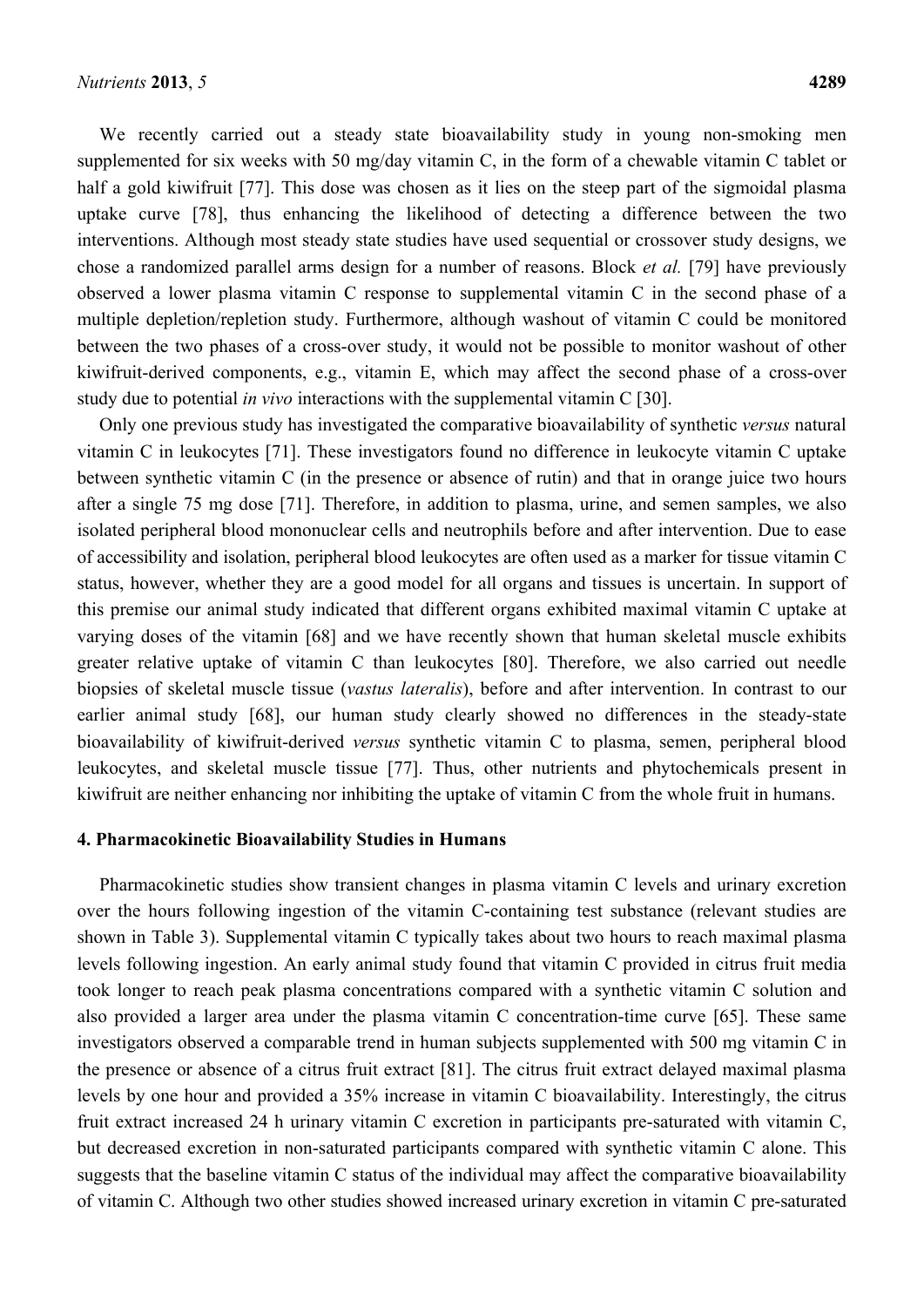subjects in the presence of fruit juice [71,82], another pre-saturation study showed comparable plasma levels and 24 h urinary excretion in the presence of mixed bioflavonoids [83]. It should be noted that doses of 500 mg vitamin C have reduced intestinal bioavailability [78] and are significantly higher than would be obtained through a normal daily diet.

A number of pharmacokinetic studies have shown comparable bioavailability of vitamin C supplied in synthetic form or in the presence of foods or fruit juices [84–88]. Nelson *et al.* [88] used an intestinal triple lumen tube perfusion model to investigate the absorption of synthetic vitamin C and that from an orange juice solution. This method allows direct measurement of intraluminal events and showed no difference in the absorption of vitamin C from the two test solutions. A few pharmacokinetic studies have shown transient decreases in plasma vitamin C levels and/or urinary excretion at specific time points in the presence of food and fruit juices [34,71,84,85]. The physiological relevance of these transient differences is, however, likely minimal.

We recently carried out a pharmacokinetic bioavailability study of synthetic *versus* kiwifruit-derived vitamin C in nine non-smoking males (aged 18–35 years) who had "healthy" or "optimal" (*i.e.*, >50 μmol/L) baseline levels of plasma vitamin C [89]. The participants received either a chewable tablet (200 mg vitamin C) or the equivalent dose from gold kiwifruit. Fasting blood and urine were collected half hourly to hourly over the eight hours following intervention. Plasma ascorbate levels increased from 0.5 h post intervention, although no significant differences in the plasma time-concentration curves were observed between the two interventions. An estimate of the total increase in plasma ascorbate indicated complete uptake of the ingested vitamin C tablet and kiwifruit-derived vitamin C. There was an increase in urinary ascorbate excretion, relative to urinary creatinine, from two hours post intervention. There was also a significant difference between the two interventions, with enhanced ascorbate excretion observed in the kiwifruit group. Urinary excretion was calculated as  $\sim$ 40% and  $\sim$ 50% of the ingested dose from the vitamin C tablet and kiwifruit arms, respectively. Overall, our pharmacokinetic study showed comparable relative bioavailability of kiwifruit-derived vitamin C and synthetic vitamin C [89].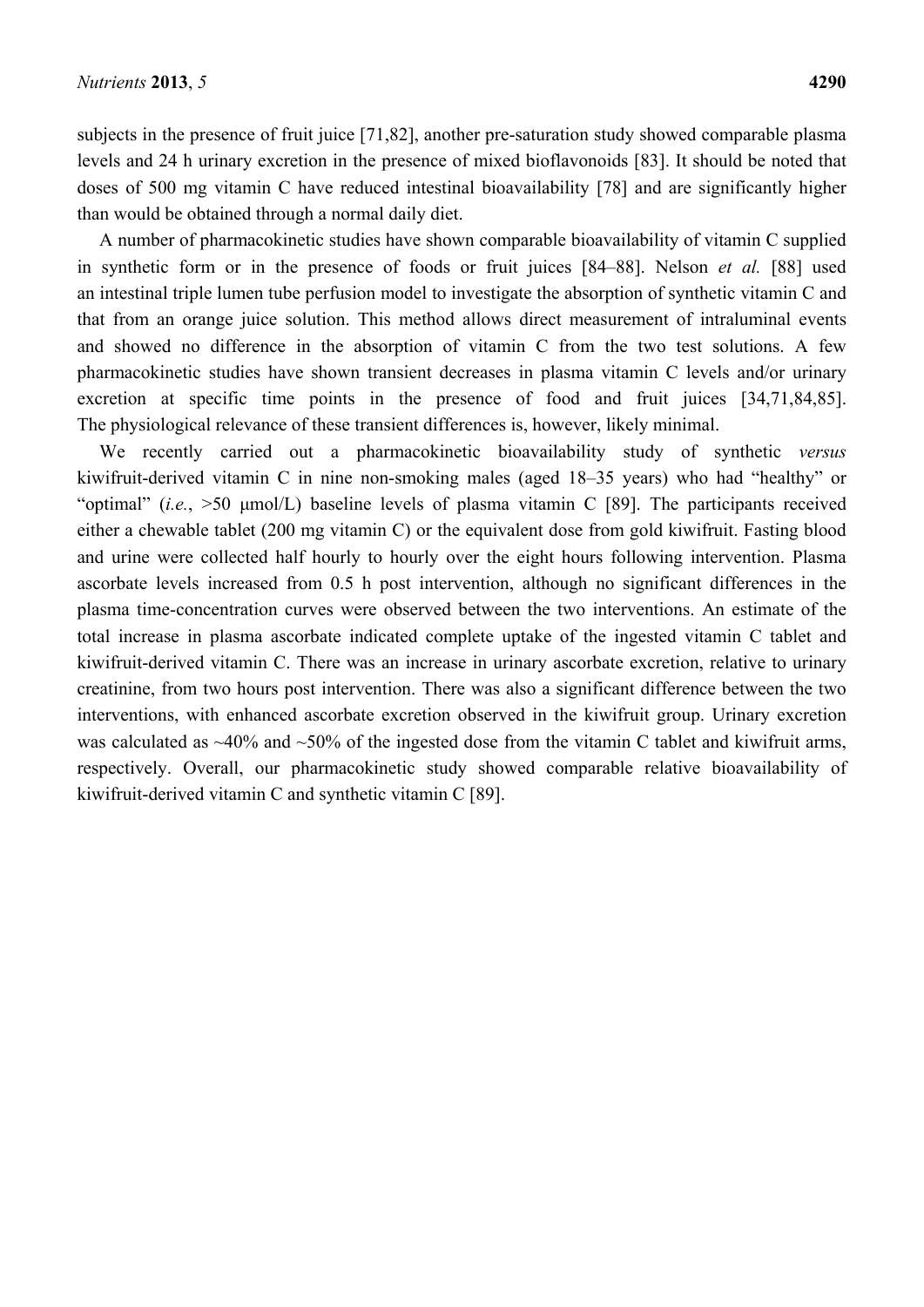| Animal<br><b>Model</b>                             | <b>Intervention</b>                          | <b>Study Design</b>     | Vitamin C<br><b>Analysis</b> | <b>Bioavailability Findings:</b><br>Natural vs. Synthetic Vitamin C | <b>Bioavailability Summary:</b><br>Natural vs. Synthetic<br>Vitamin C | Reference |
|----------------------------------------------------|----------------------------------------------|-------------------------|------------------------------|---------------------------------------------------------------------|-----------------------------------------------------------------------|-----------|
|                                                    | 0.5-5 mg/day vitamin C solution              | 4 weeks                 | HPLC-ECD                     | Kiwifruit $\uparrow$ serum, leukocyte, heart, liver,                | Enhanced uptake in                                                    | [68]      |
| Gulo <sup>-/-</sup> mice<br>CD rats<br>Guinea pigs | Kiwifruit gel                                | intervention            |                              | and kidney, but not brain vitamin C                                 | $5/6$ pools                                                           |           |
|                                                    | 60 mg/kg vitamin C gavage                    | Single dose;            | HPLC-ECD                     | Quercetin $\downarrow$ plasma vitamin C (at 4 h)                    | Decreased uptake in                                                   | $[54]$    |
|                                                    | 15 mg/kg quercetin                           | 4 h sampling            |                              |                                                                     | $1/1$ pool                                                            |           |
|                                                    | 50 mg vitamin C solution                     | Single dose;            | Fluorometric                 | Citrus fruit media $\uparrow$ plasma AUC                            | Enhanced uptake in                                                    | [65]      |
|                                                    | Citrus fruit media                           | 4 h sampling            | (NQSA)                       |                                                                     | $1/1$ pool                                                            |           |
|                                                    | 1 mg/kg vitamin C (low vitamin C diet)       | 26 days                 | Colorimetric                 | Orange peel extract $\uparrow$ adrenal, spleen and                  | Enhanced uptake in                                                    | [61]      |
|                                                    | 50 mg/kg orange peel extract                 | intervention            | (DCPIP)                      | leukocyte, but not brain vitamin C; hesperidin $\uparrow$           | $3/4$ pools                                                           |           |
|                                                    | 50 mg/kg hesperidin                          |                         |                              | adrenal and leukocyte, but not spleen vitamin C                     |                                                                       |           |
|                                                    | 5 mg/kg vitamin C solution                   | 23 days<br>intervention | Colorimetric<br>(DCPIP)      | Black current juice $\uparrow$ adrenal and spleen                   | Enhanced uptake in                                                    | $[64]$    |
|                                                    | Black current juice                          |                         |                              | vitamin C; acerola cherry juice comparable                          | $2/2$ organs                                                          |           |
|                                                    | Acerola cherry juice                         |                         |                              | adrenal and spleen vitamin C                                        |                                                                       |           |
|                                                    | 0, 5 and 10 mg/kg vitamin $C$                | 3 weeks                 | Colorimetric                 | Rutin $\uparrow$ adrenal, but not liver vitamin C                   | Enhanced uptake in                                                    | $[62]$    |
|                                                    | 50 mg rutin                                  | intervention            | (DNPH)                       |                                                                     | $1/2$ pools                                                           |           |
|                                                    | 4 mg/kg vitamin C (low vitamin C diet)       |                         |                              |                                                                     |                                                                       |           |
|                                                    | 10 mg rutin tablet                           | 22 days                 | Colorimetric                 | Rutin ↑ adrenal, but not liver or whole                             | Enhanced uptake in<br>$1/3$ pools                                     | [63]      |
|                                                    | 18 mg/kg vitamin C (adequate vitamin C diet) | intervention            | (DNPH)                       | blood vitamin C of adequate animals                                 |                                                                       |           |
|                                                    | 10 mg rutin tablet                           |                         |                              |                                                                     |                                                                       |           |
|                                                    | <b>Basic</b> diet                            |                         |                              |                                                                     |                                                                       |           |
|                                                    | 1 mg/animal catechin                         | 23 days                 | Colorimetric                 | Vitamin C + catechin $\uparrow$ liver, spleen,                      | Enhanced uptake in                                                    | $[42]$    |
|                                                    | 10 mg/animal vitamin C                       | intervention            | (DCPIP)                      | kidney, and adrenal vitamin C                                       | 4/4 organs                                                            |           |
|                                                    | Vitamin C + catechin                         |                         |                              |                                                                     |                                                                       |           |
|                                                    | $0.5$ mg/day vitamin C solution              | 20 days                 | Colorimetric                 | Lemon juice comparable plasma                                       | Comparable uptake in                                                  | [67]      |
|                                                    | 1 mL lemon juice                             | intervention            | (DCPIP)                      | and adrenal vitamin C                                               | $2/2$ pools                                                           |           |

**Table 1.** Vitamin C comparative bioavailability studies in animal models.

NQSA: 1,2-naphthoquinone-4-sulfonic acid; AUC: area under the concentration-time curve; DNPH: 2,4-dinitrophenylhydrazine; DCPIP: 2,6-dichlorophenolindophenol.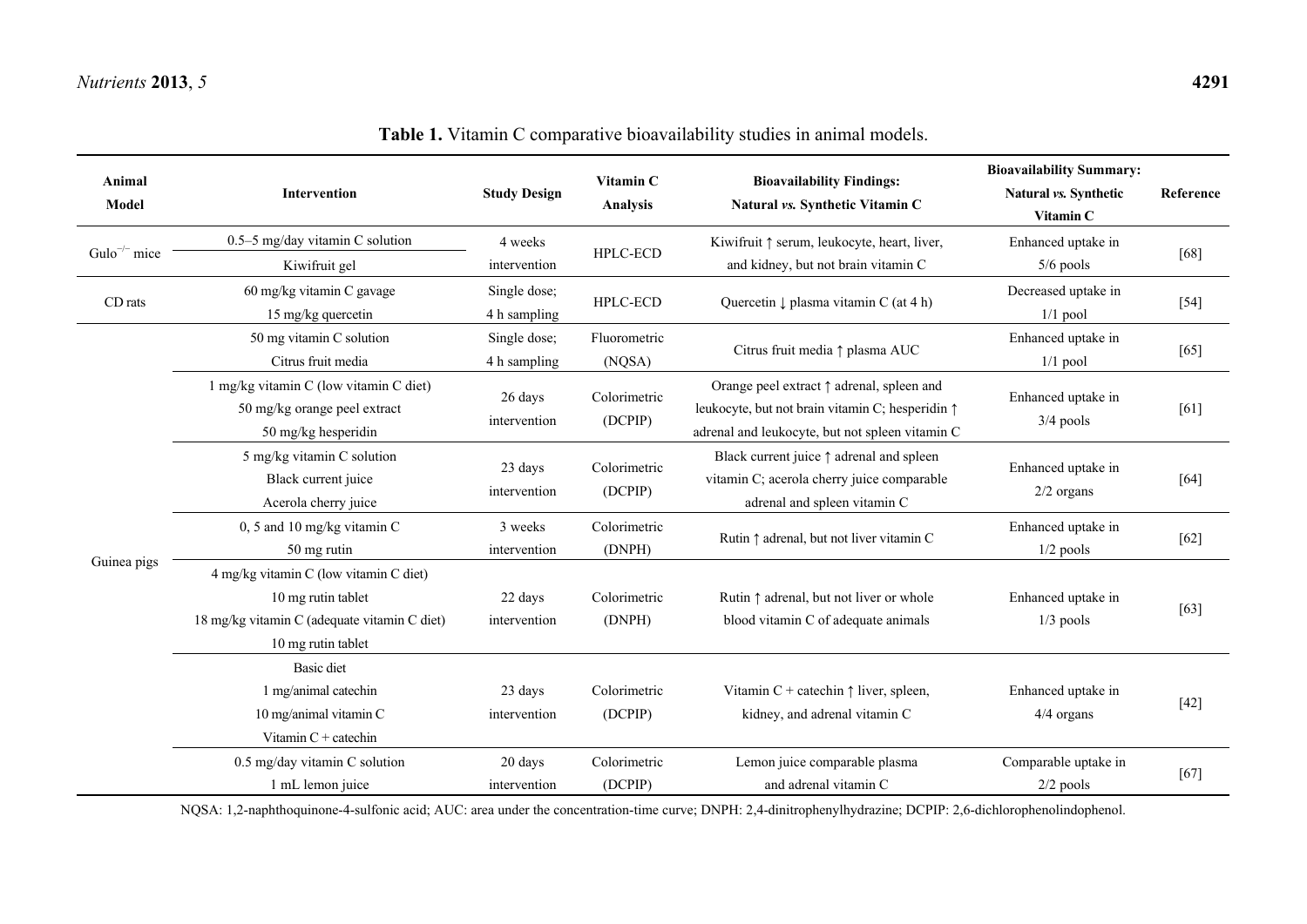# **Table 2.** Steady state comparative bioavailability studies in humans.

| <b>Subjects</b>                     | <b>Intervention</b>                                                                                    | <b>Study Design</b>                                                 | Vitamin C<br><b>Analysis</b> | <b>Bioavailability Findings:</b><br>Natural vs. Synthetic Vitamin C                                       | <b>Bioavailability Summary:</b><br>Natural vs. Synthetic<br>Vitamin C | Reference |
|-------------------------------------|--------------------------------------------------------------------------------------------------------|---------------------------------------------------------------------|------------------------------|-----------------------------------------------------------------------------------------------------------|-----------------------------------------------------------------------|-----------|
| 36 non-smoking<br>males 18–35 years | 50 mg/day vitamin C tablet<br>Gold kiwifruit (50 mg vitamin C)                                         | 6 weeks of supplementation;<br>Parallel design                      | <b>HPLC-ECD</b>              | Kiwifruit comparable plasma, urine,<br>semen, mononuclear cell, neutrophil<br>and muscle tissue vitamin C | Comparable uptake in<br>$6/6$ pools                                   | $[77]$    |
| 11 non-smoking<br>women 21-39 years | 69 mg/day vitamin C capsule<br>Orange juice (66 mg vitamin C)                                          | 2 weeks of supplementation;<br>Crossover design<br>(2 week washout) | Colorimetric<br>(DNPH)       | Orange juice comparable<br>plasma vitamin C                                                               | Comparable uptake in<br>$1/1$ pool                                    | $[76]$    |
| 68 non-smoking<br>males 30–59 years | 108 mg/day vitamin C tablet<br>Orange—pieces or juice<br>Broccoli—cooked or raw                        | 4 weeks of supplementation;<br>Crossover design<br>(4 week washout) | Colorimetric<br>(DNPH)       | Orange pieces/juice or cooked broccoli<br>comparable plasma vitamin C;<br>raw broccoli ↓ plasma vitamin C | Comparable uptake in<br>$1/1$ pool                                    | $[35]$    |
| 14 men and women                    | 75 mg/day vitamin C<br>Papayas (75 mg/day vitamin C)<br>Guava juice (75 mg/day vitamin C)              | Sequential design                                                   | Colorimetric                 | Papayas and guava juice comparable<br>plasma and urinary vitamin C                                        | Comparable uptake in<br>$2/2$ pools                                   | $[72]$    |
| 4 healthy young<br>subjects         | 75 mg/day vitamin C tablets<br>Raw cabbage (75 mg/day vitamin C)<br>Tomato juice (75 mg/day vitamin C) | Pre-study saturation;<br>Sequential design                          | Colorimetric                 | Raw cabbage and tomato juice<br>comparable plasma and urinary<br>vitamin C                                | Comparable uptake in<br>$2/2$ pools                                   | $[73]$    |
| 7 college women                     | 40 mg/day vitamin C solution<br>Red raspberries (40 mg/day vitamin C)                                  | Pre-study saturation;<br>Sequential design                          | Colorimetric<br>(DCPIP)      | Raspberries comparable blood and<br>urinary vitamin C                                                     | Comparable uptake in<br>$2/2$ pools                                   | $[74]$    |
| 12 young adults                     | 100 mg/day vitamin C<br>Orange juice (100 mg/day vitamin C)                                            | Sequential design                                                   | Colorimetric<br>(DCPIP)      | Orange juice comparable urinary<br>vitamin C                                                              | Comparable uptake in<br>$1/1$ pool                                    | $[75]$    |

DNPH: 2,4-dinitrophenylhydrazine; DCPIP: 2,6-dichlorophenolindophenol.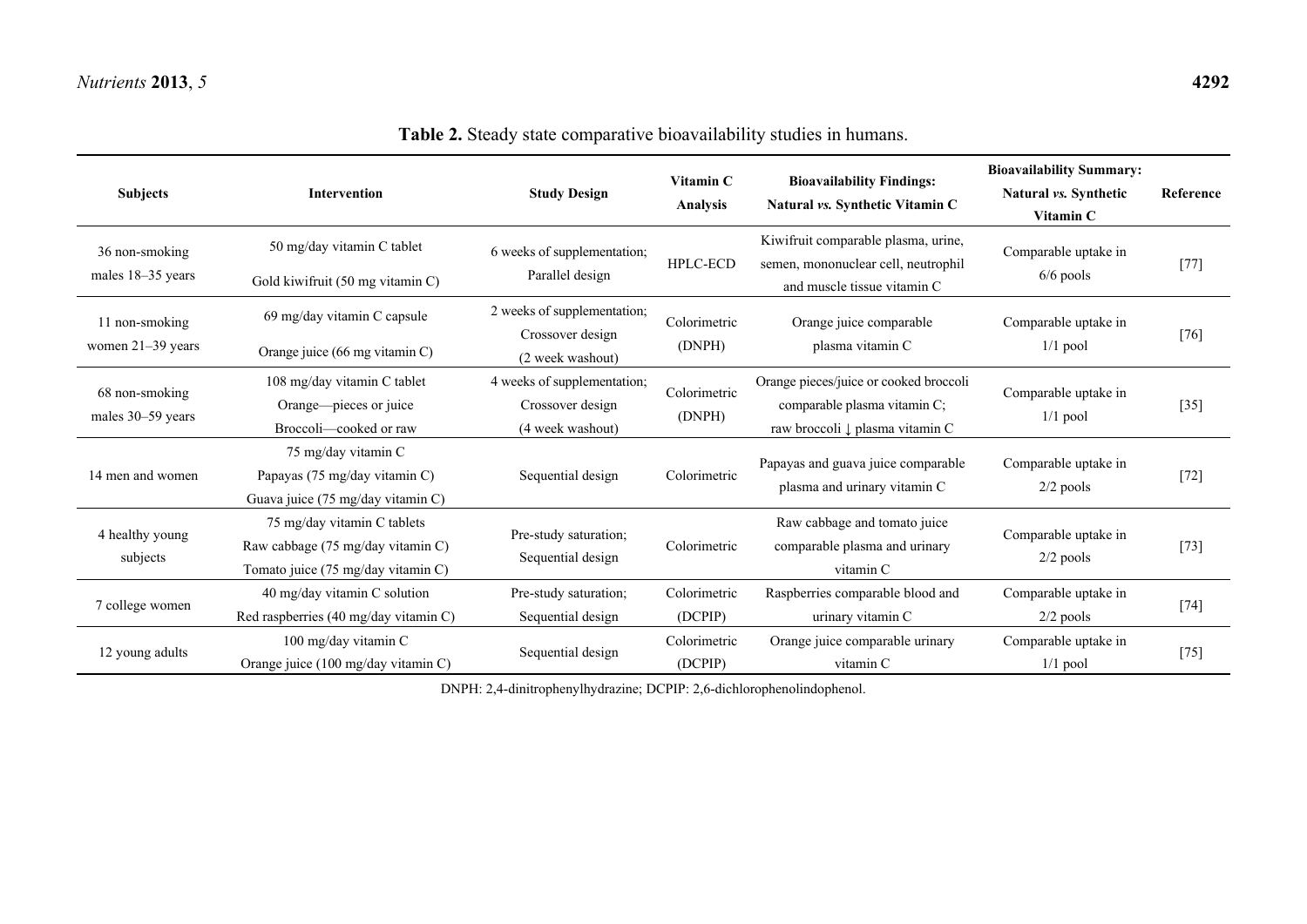| <b>Subjects</b>                           | Intervention                                                                                                         | <b>Study Design</b>                                                                                         | Vitamin C<br><b>Analysis</b>           | Plasma Uptake                                                                | <b>Urinary Excretion</b>                                                                                                                              | Reference |
|-------------------------------------------|----------------------------------------------------------------------------------------------------------------------|-------------------------------------------------------------------------------------------------------------|----------------------------------------|------------------------------------------------------------------------------|-------------------------------------------------------------------------------------------------------------------------------------------------------|-----------|
| 9 non-smoking males<br>$18-35$ years      | 200 mg vitamin C tablet<br>Gold kiwifruit (200 mg vitamin C)                                                         | 8 h sampling;<br>Crossover design (3 week washout)                                                          | HPLC-ECD                               | Kiwifruit comparable<br>plasma vitamin C and AUC                             | Kiwifruit $\uparrow$ urinary vitamin C<br>and AUC (relative to creatinine)                                                                            | $[89]$    |
| 5 non-smoking males<br>$22 - 27$ years    | 50 mg vitamin C solution;<br>282 g mashed potato (50 mg vitamin C)<br>87 g potato chips (50 mg vitamin C)<br>Placebo | 8 h sampling;<br>Crossover design (4 week washout)                                                          | HPLC-ECD                               | Mashed potatoes ↓ plasma<br>vitamin C (at 1 to 2.5 h);<br>potato chips ↓ AUC | Mashed potatoes $\downarrow$ urinary<br>vitamin C (at 3 h)                                                                                            | $[84]$    |
| 5 non-smoking males<br>$22 - 26$ years    | 50–500 mg vitamin C solution<br>100 mL acerola juice (50 mg vitamin C)                                               | 6 h sampling;<br>Crossover design                                                                           | HPLC-ECD                               | Acerola juice comparable<br>plasma vitamin C and AUC                         | Acerola juice $\downarrow$ urinary vitamin C<br>(at 1, 2 and 5 h)                                                                                     | $[85]$    |
| 12 males<br>$20 - 35$ years               | 284 mg vitamin C drink<br>590 mL orange juice (68 mg vitamin C)<br>Placebo (milk)                                    | 4.5 h sampling;<br>Crossover design (1 week washout)                                                        | Colorimetric<br>(TPTZ)                 | Orange juice comparable<br>bioavailability<br>(AUC/concentration)            | ND                                                                                                                                                    | [86]      |
| 7 non-smoking<br>females                  | 150 mg vitamin C solution<br>300 mL orange juice (150 mg vitamin C)<br>Placebo                                       | 8 h sampling;<br>Crossover design (2 week washout)                                                          | HPLC-UV                                | Orange juice comparable<br>plasma vitamin C                                  | ND                                                                                                                                                    | $[87]$    |
| 7 non-smokers<br>$26 - 59$ years          | 30 mg vitamin C solution<br>200 mL red grape juice (30 mg vitamin C)                                                 | 4 h sampling;<br>Crossover design (3-4 week washout)                                                        | Fluorometric<br>(phenylene<br>diamine) | Grape juice ↓ plasma<br>vitamin C (at $16$ to $28$ min)                      | ND                                                                                                                                                    | $[34]$    |
| 9 healthy subjects<br>$19-41$ years       | 500 mg vitamin C tablet<br>Mixed bioflavonoids<br>Placebo                                                            | 1 g/day vitamin C for 2 weeks<br>pre-study; 8 h sampling;<br>Crossover design (1 week washout)              | Colorimetric<br>(DNPH)                 | Bioflavonoids comparable<br><b>AUC</b>                                       | Bioflavonoids comparable 24 h<br>vitamin C excretion                                                                                                  | $[83]$    |
| 12 non-smoking<br>subjects<br>18-41 years | 500 mg vitamin C solution<br>2 g citrus extract<br>Placebo                                                           | Subgroup had 1 g/day vitamin C<br>for 2 weeks pre-study; 8 h sampling;<br>Crossover design (1 week washout) | Fluorometric                           | Citrus extract $\uparrow$ AUC                                                | Citrus extract $\downarrow$ 24 h vitamin C<br>excretion in non-saturated<br>subjects and $\uparrow$ 24 h vitamin C<br>excretion in saturated subjects | [81]      |

**Table 3.** Pharmacokinetic comparative bioavailability studies in humans.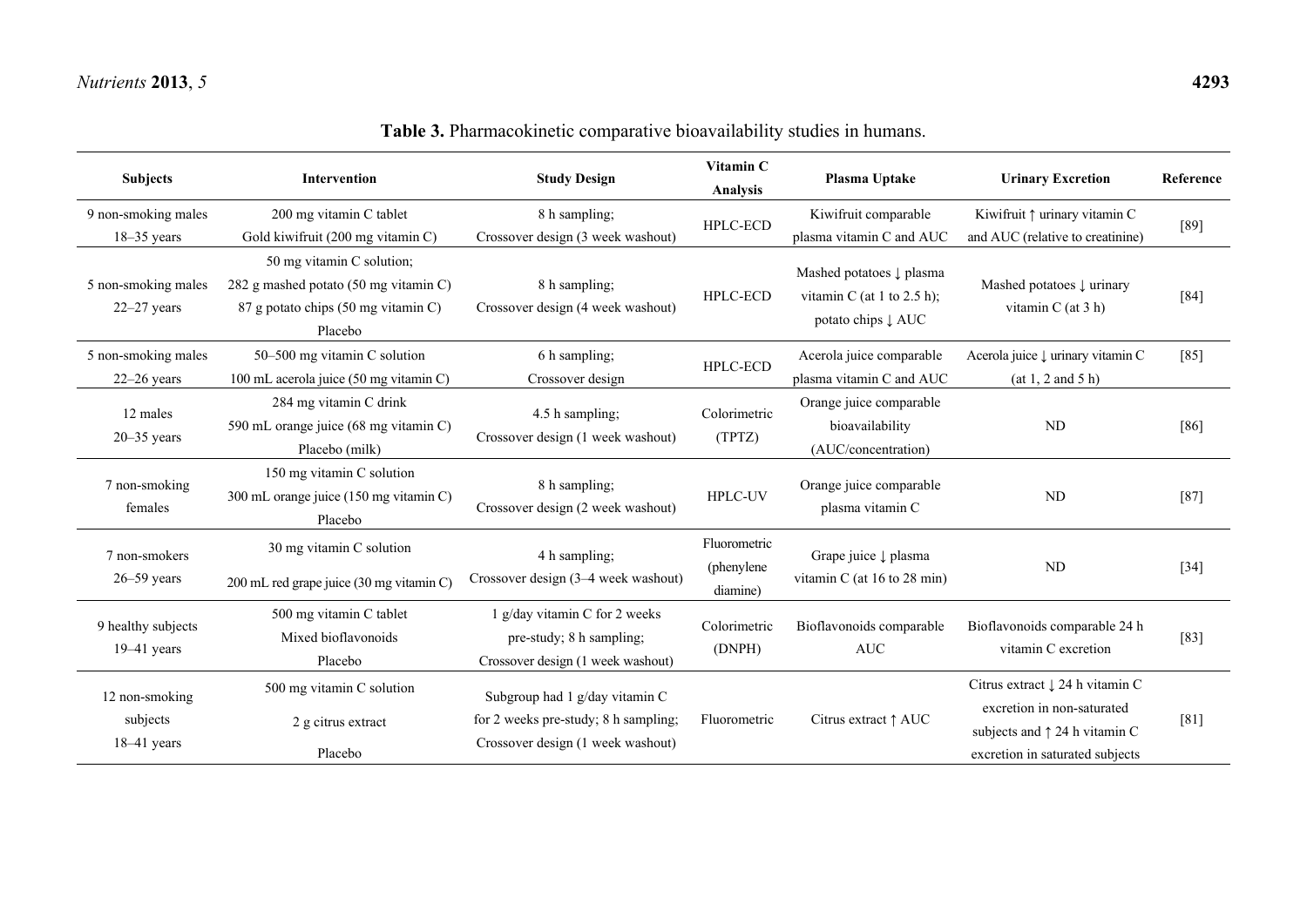### **Table 3.** *Cont.*

| 5 men              | 500 mg vitamin C solution              | 100 mg/day vitamin C for 1 month                 | Colorimetric     |                                     | Blackcurrant juice slight 1    |      |
|--------------------|----------------------------------------|--------------------------------------------------|------------------|-------------------------------------|--------------------------------|------|
| $21-25$ years      | 500 mg vitamin C in blackcurrant juice | pre-study; 8 h sampling;                         | (Indophenol dye) | <b>ND</b>                           | 8 h vitamin C excretion in     | [82] |
|                    |                                        | Crossover design (1 week washout)                |                  |                                     | saturated subjects             |      |
| 15 normal subjects | 70 mg/h vitamin C solution             | Intestinal perfusion;                            | Colorimetric     | Orange juice comparable             |                                |      |
| (4 smokers)        | Orange juice                           | Tandem design                                    | (DNPH)           | intestinal absorption               | N <sub>D</sub>                 | [88] |
| $20 - 42$ years    |                                        |                                                  |                  |                                     |                                |      |
| 12 men             | 75 mg vitamin C solution               | Pre- and post-saturation with                    |                  | Orange juice and rutin $\downarrow$ | Orange juice slight $\uparrow$ |      |
| $(6$ smokers)      | $400$ mg rutin                         | $\ln \frac{mg}{day}$ vitamin C; 2–24 h sampling; | Colorimetric     |                                     |                                | [71] |
| $23-44$ years      | Orange juice (75 mg vitamin C)         | Crossover design (1 day washout)                 |                  | plasma vitamin C (at 2 h)           | 24 h vitamin C excretion       |      |

AUC: area under the concentration-time curve; ND: not determined; DNPH: 2,4-dinitrophenylhydrazine; TPTZ: 2,4,6-tris(2-pyridyl)-*s*-triazine.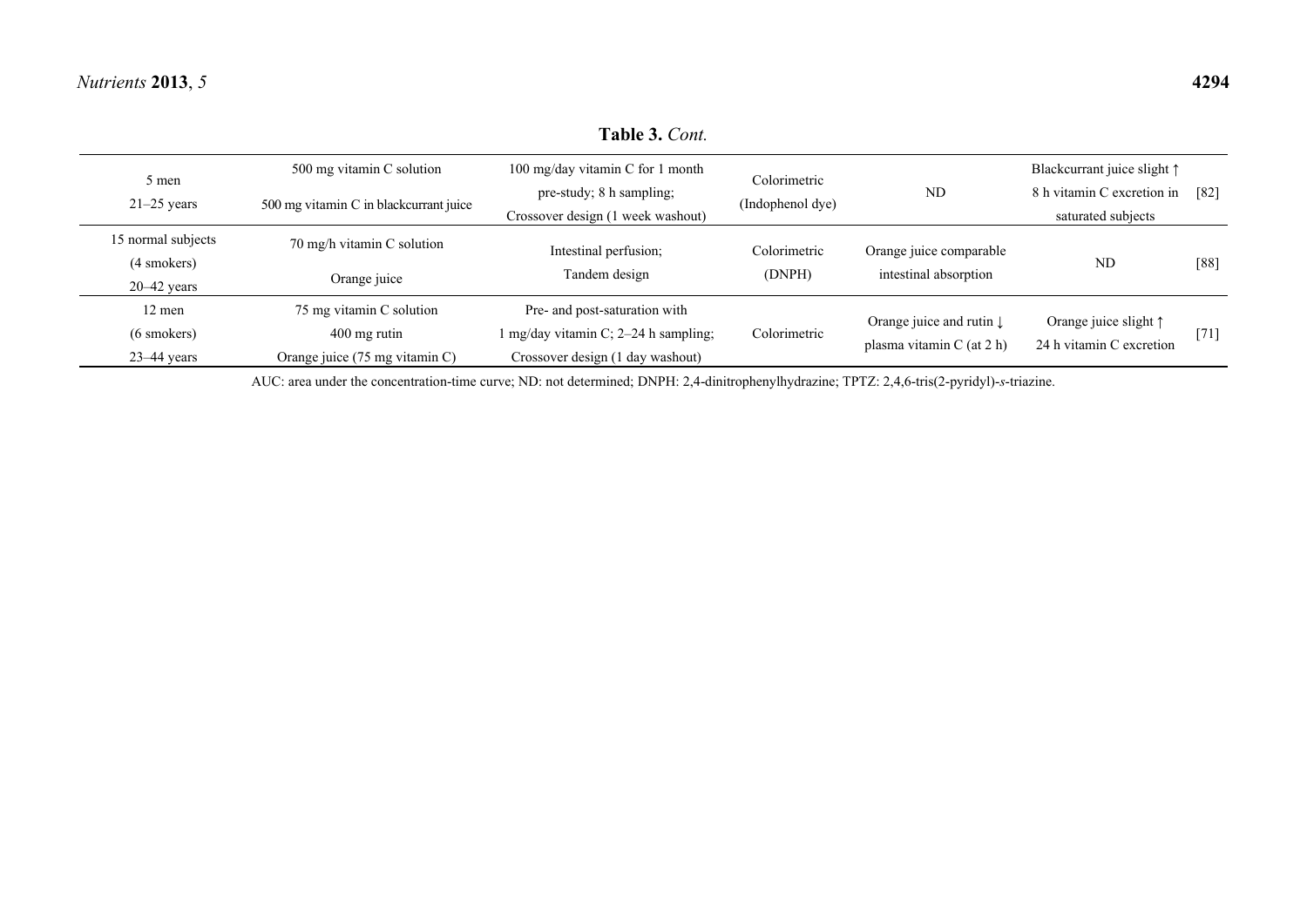### **5. Vitamin C Bioavailability from Different Tablet Formulations**

Doses of vitamin C up to 2000 mg/day are considered safe for general consumption [90]. However, pharmacokinetic studies indicate that ingestion of single doses of vitamin C greater than 200 mg have lower relative bioavailability [78], indicating that ingestion of several smaller doses each day is preferable to a single large dose. A number of studies have investigated the relative bioavailability of vitamin C from different tablet formulations and have shown that slow-release formulations provide superior vitamin bioavailability [91–94]. Salts of vitamin C, such as sodium and calcium ascorbate (Ester-C), have also been tested. Animal studies indicated that Ester-C (which contains calcium ascorbate, as well as DHA and calcium threonate) was absorbed more readily and excreted less rapidly than ascorbic acid [95] and had superior anti-scorbutic activity in ODS rats [96]. Johnston and Luo [83], however, found no significant differences between Ester-C and ascorbic acid bioavailability in humans. Nevertheless, Ester-C has been shown to be better tolerated in individuals sensitive to acidic foods [97].

### **6. Conclusions**

Overall, a majority of animal studies have shown differences in the comparative bioavailability of synthetic *versus* food-derived vitamin C, or vitamin C in the presence of isolated bioflavonoids, although the results varied depending on the animal model, study design and body compartments measured. In contrast, all steady state comparative bioavailability studies in humans have shown no differences between synthetic and natural vitamin C, regardless of the subject population, study design or intervention used. Some pharmacokinetic studies in humans have shown transient and small comparative differences between synthetic and natural vitamin C, although these differences are likely to have minimal physiological impact. Thus, not only do the reviewed studies reiterate the injunction that the findings of animal studies should not be directly translated to humans [98,99], but it is also apparent that additional comparative bioavailability studies in humans are unwarranted.

Although synthetic and food-derived vitamin C appear to be equally bioavailable in humans, ingesting vitamin C as part of a whole food is considered preferable because of the concomitant consumption of numerous other macro- and micronutrients and phytochemicals, which will confer additional health benefits. Numerous epidemiological studies have indicated that higher intakes of fruit and vegetables are associated with decreased incidence of stroke [100], coronary heart disease [101], and cancers at various sites [102,103]. Vitamin C status is one of the best markers for fruit and vegetable intake [104], and food-derived vitamin C is associated with decreased incidence of numerous chronic diseases [1], however, whether the observed health effects of fruit and vegetable ingestion are due to vitamin C and/or other plant-derived components is currently unknown. With respect to coronary heart disease, strong evidence exists for a protective effect of vegetables, moderate evidence for fruit and dietary vitamin C and insufficient evidence for supplemental vitamin C [105]. Some meta-analyses support the premise that dietary vitamin C is more protective than supplements [106], while others show reduced disease incidence with supplemental but not dietary vitamin C [107].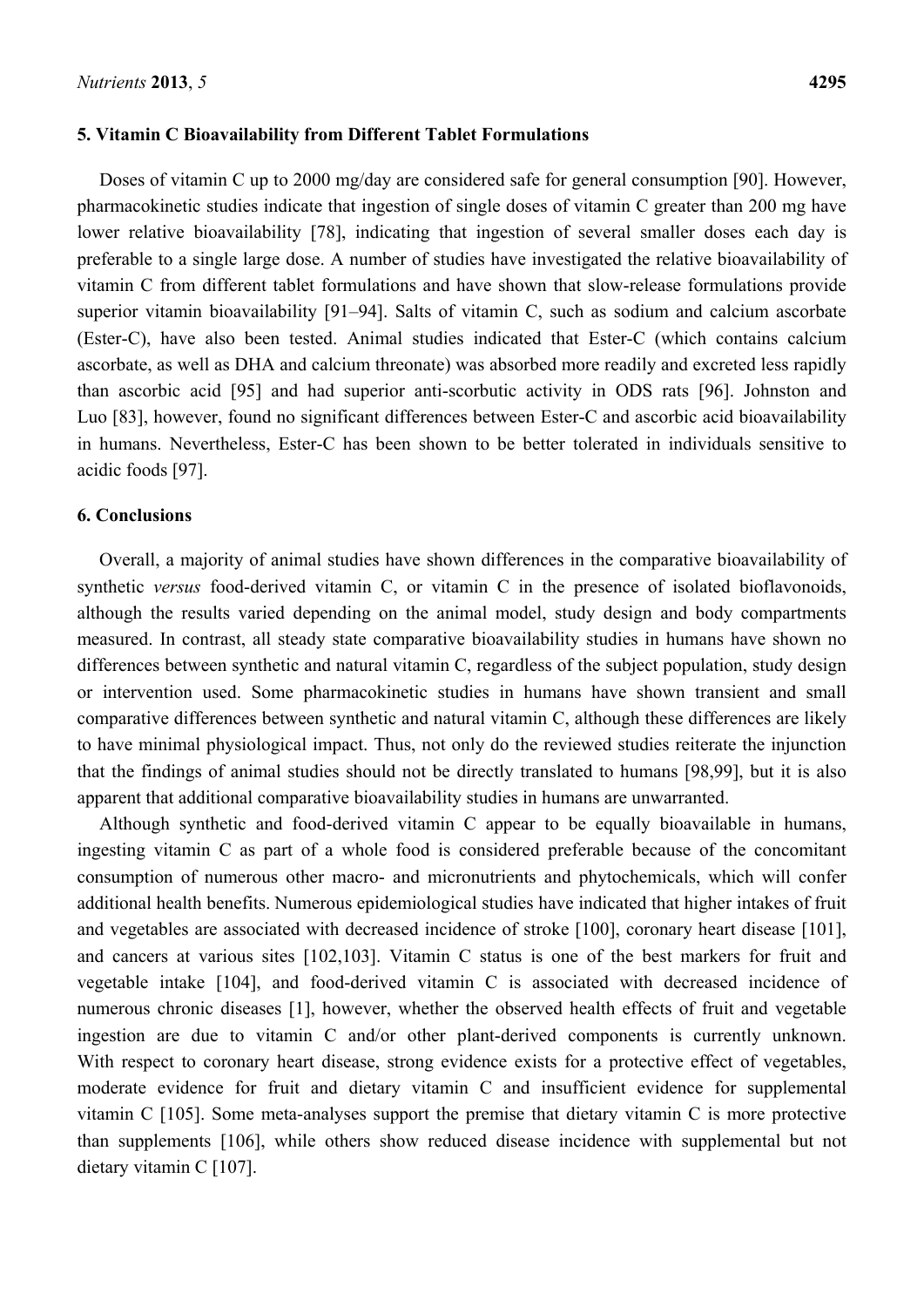A major limitation with epidemiological studies is that they show only an association between dietary vitamin C intake and disease risk and cannot ascertain whether different sources of vitamin C (*i.e.*, food-derived *versus* supplement) are a cause, consequence, or simply a correlate of the particular end-point measured. Interpretations can also vary significantly depending on the input of different confounders [108]. Furthermore, epidemiological studies rely predominantly on food frequency questionnaires [109,110] and 24 h dietary recalls [111] to ascertain vitamin C intakes from foods and/or supplements [112]. This methodology has numerous limitations [113] and correlations with vitamin C status can vary depending on the methods employed as well as numerous other external factors [114]. Pooled or meta-analyses of epidemiological studies are particularly problematic due to the combining of variable study designs, cohorts and endpoints, often resulting in dilution or misinterpretation of study findings.

The gold standard for determining causality is the double-blind randomized placebo controlled clinical trial. Although this type of study design works well for comparing the effects of drugs against a placebo, it does not work for nutrients, such as vitamin C, which are already in the food chain and are required for life, *i.e.*, there is no true placebo. Numerous other methodological issues have been identified with the design of many clinical trials investigating the health effects of vitamin C [115]. For example, a major flaw with many vitamin C intervention studies is the use of study populations with already adequate or even saturating vitamin C levels, which significantly decreases the likelihood of observing any effects of the intervention. Thus, it is recommended that study populations are comprised of individuals with sub-optimal vitamin C status (*i.e.*, <50 μmol/L plasma vitamin C) or that sub-group analysis is carried out on the low vitamin C sub-populations [116]. With pharmacokinetic studies, both unsaturated and saturated individuals can be used, but comparative bioavailability studies have shown that results may vary depending on the baseline vitamin C status of the study subjects. Furthermore, the vitamin C doses chosen for intervention are critical since doses above 200 mg have decreased intestinal uptake [78], indicating that if higher doses are warranted then these should be provided as multiple doses of  $\sim$ 200 mg each to ensure complete bioavailability.

The comparative health effects of supplemental *versus* food-derived vitamin C will only be determined through the use of appropriate and well-designed studies. Determination of the physiological effects or health outcomes of intervention with synthetic *versus* natural vitamin C will depend largely on the endpoints measured. Only a handful of comparative intervention studies have been carried out to assess specific physiological or health endpoints. Guarnieri *et al.* [89] investigated potential protection of mononuclear leukocytes from supplemented individuals against *ex vivo* oxidative DNA damage. Although they found comparable vitamin C bioavailability between a single portion of orange juice (containing 150 mg vitamin C) and a synthetic vitamin C drink of the same dosage, they showed that only the orange juice protected the leukocytes from *ex vivo* oxidative DNA damage [89]. However, how closely *ex vivo* oxidation of DNA resembles events occurring *in vivo* is debatable and results could also vary significantly depending on the type of oxidative stress. Johnston *et al.* [76] compared plasma lipid peroxidation in individuals who had been supplemented with either orange juice or synthetic vitamin C  $(\sim 70 \text{ mg/day})$  for two weeks. They found comparable vitamin C bioavailability and a similar reduction in lipid peroxidation with both interventions [76]. Several studies have assessed the effects of synthetic and natural vitamin C, or vitamin C in the presence of bioflavonoids, on the common cold. Two earlier studies showed a lack of an effect of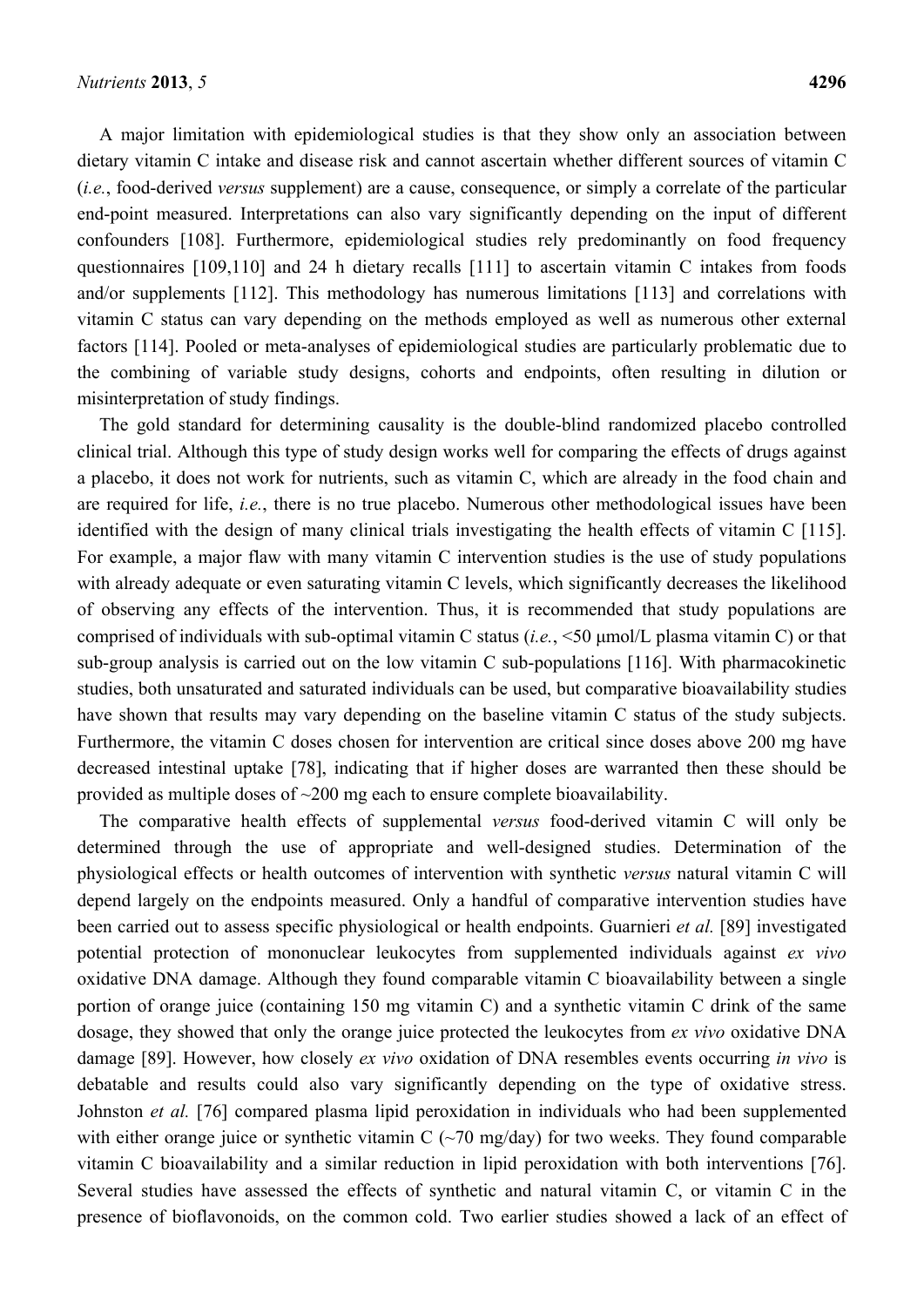vitamin C  $(\sim 200 \text{ mg/day})$ , with and without purified bioflavonoids, on the prevention and cure of the common cold [117,118]. Another study indicated that synthetic vitamin C (80 mg/day) and orange juice both decreased the symptoms of the common cold compared with placebo, but there were no differences between the two interventions [119].

As alluded to in the introduction, vitamin C is known to enhance the bioavailability of other nutrients, such as vitamin E [30] and non-heme iron [31,32], which may enhance the health effects of vitamin C-containing foods. Bioflavonoids are also known to have numerous biological activities [120]. Recently vitamin C has been shown to modulate specific biological activities of quercetin and tea polyphenols [121,122]. Thus, future studies may elucidate the physiological relevance of these interactions.

### **Conflicts of Interest**

The authors declare no conflict of interest.

### **Acknowledgments**

Co-funding was provided by the New Zealand Ministry of Business, Innovation & Employment and Zespri International Ltd., Mount Maunganui, New Zealand.

## **References**

- 1. Carr, A.C.; Frei, B. Toward a new recommended dietary allowance for vitamin C based on antioxidant and health effects in humans. *Am. J. Clin. Nutr*. **1999**, *69*, 1086–1107.
- 2. Englard, S.; Seifter, S. The biochemical functions of ascorbic acid. *Annu. Rev. Nutr*. **1986**, *6*, 365–406.
- 3. Ozer, A.; Bruick, R.K. Non-heme dioxygenases: Cellular sensors and regulators jelly rolled into one? *Nat. Chem. Biol*. **2007**, *3*, 144–153.
- 4. Monfort, A.; Wutz, A. Breathing-in epigenetic change with vitamin C. *EMBO Rep*. **2013**, *14*, 337–346.
- 5. Hornig, D. Distribution of ascorbic acid, metabolites and analogues in man and animals. *Ann. N. Y. Acad. Sci*. **1975**, *258*, 103–118.
- 6. Omaye, S.T.; Schaus, E.E.; Kutnink, M.A.; Hawkes, W.C. Measurement of vitamin C in blood components by high-performance liquid chromatography. Implication in assessing vitamin C status. *Ann. N. Y. Acad. Sci*. **1987**, *498*, 389–401.
- 7. Tsao, C.S. An Overview of Ascorbic Acid Chemistry and Biochemistry. In *Vitamin C in Health and Disease*; Packer, L., Fuchs, J., Eds.; Marcel Dekker: New York, NY, USA, 1997; pp. 25–58.
- 8. Nishikimi, M.; Fukuyama, R.; Minoshima, S.; Shimizu, N.; Yagi, K. Cloning and chromosomal mapping of the human nonfunctional gene for L-gulono-γ-lactone oxidase, the enzyme for L-ascorbic acid biosynthesis missing in man. *J. Biol. Chem*. **1994**, *269*, 13685–13688.
- 9. Krebs, H.A. The Sheffield Experiment on the vitamin C requirement of human adults. *Proc. Nutr. Soc*. **1953**, *12*, 237–246.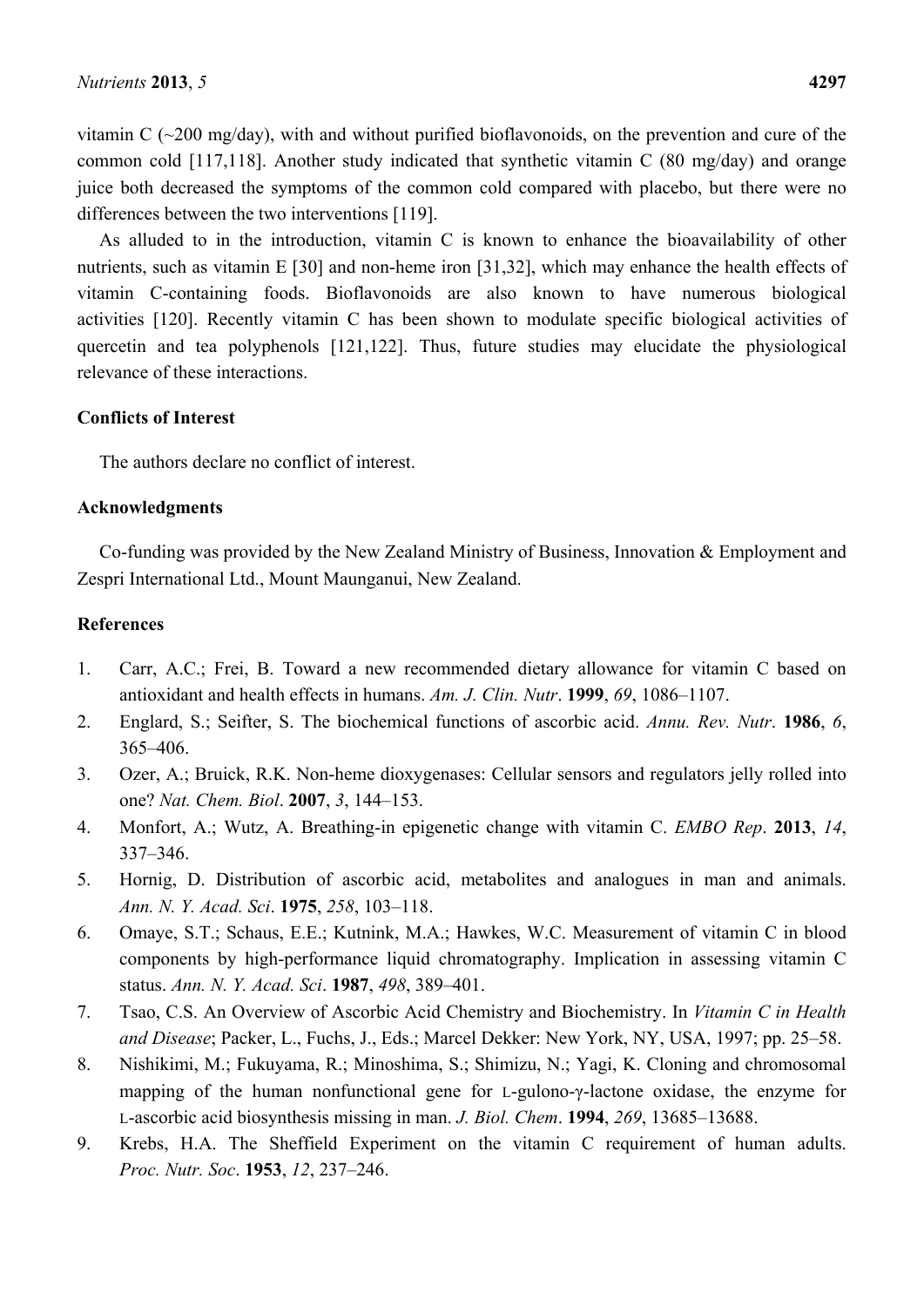- 10. Sauberlich, H.E. A History of Scurvy and Vitamin C. In: *Vitamin C in Health and Disease*; Packer, L., Fuchs, J., Eds.; Marcel Dekker: New York, NY, USA, 1997; pp. 1–24.
- 11. Michels, A.J.; Hagen, T.M.; Frei, B. Human genetic variation influences vitamin C homeostasis by altering vitamin C transport and antioxidant enzyme function. *Annu. Rev. Nutr*. **2013**, *33*, 45–70.
- 12. Tsukaguchi, H.; Tokui, T.; Mackenzie, B.; Berger, U.V.; Chen, X.Z.; Wang, Y.; Brubaker, R.F.; Hediger, M.A. A family of mammalian Na<sup>+</sup>-dependent L-ascorbic acid transporters. *Nature* **1999**, *399*, 70–75.
- 13. Savini, I.; Rossi, A.; Pierro, C.; Avigliano, L.; Catani, M.V. SVCT1 and SVCT2: Key proteins for vitamin C uptake. *Amino Acids* **2008**, *34*, 347–355.
- 14. Rumsey, S.C.; Welch, R.W.; Garraffo, H.M.; Ge, P.; Lu, S.F.; Crossman, A.T.; Kirk, K.L.; Levine, M. Specificity of ascorbate analogs for ascorbate transport. Synthesis and detection of [(125)I]6-deoxy-6-iodo-L-ascorbic acid and characterization of its ascorbate-specific transport properties. *J. Biol. Chem*. **1999**, *274*, 23215–23222.
- 15. Goldman, H.M.; Gould, B.S.; Munro, H.N. The antiscorbutic action of L-ascorbic acid and D-isoascorbic acid (erythorbic acid) in the guinea pig. *Am. J. Clin. Nutr*. **1981**, *34*, 24–33.
- 16. Hughes, R.E.; Hurley, R.J. The uptake of D-araboascorbic acid (D-isoascorbic acid) by guinea-pig tissues. *Br. J. Nutr*. **1969**, *23*, 211–216.
- 17. Levine, M. Fruits and vegetables: There is no substitute. *Am. J. Clin. Nutr*. **1996**, *64*, 381–382.
- 18. Sauberlich, H.E.; Tamura, T.; Craig, C.B.; Freeberg, L.E.; Liu, T. Effects of erythorbic acid on vitamin C metabolism in young women. *Am. J. Clin. Nutr*. **1996**, *64*, 336–346.
- 19. Corpe, C.P.; Eck, P.; Wang, J.; Al-Hasani, H.; Levine, M. Intestinal dehydroascorbic acid (DHA) transport mediated by the facilitative sugar transporters, GLUT2 and GLUT8. *J. Biol. Chem*. **2013**, *288*, 9092–9101.
- 20. Rumsey, S.C.; Kwon, O.; Xu, G.W.; Burant, C.F.; Simpson, I.; Levine, M. Glucose transporter isoforms GLUT1 and GLUT3 transport dehydroascorbic acid. *J. Biol. Chem.* **1997**, *272*, 18982–18989.
- 21. Vera, J.C.; Rivas, C.I.; Fischbarg, J.; Golde, D.W. Mammalian facilitative hexose transporters mediate the transport of dehydroascorbic acid. *Nature* **1993**, *364*, 79–82.
- 22. Washko, P.W.; Wang, Y.; Levine, M. Ascorbic acid recycling in human neutrophils. *J. Biol. Chem*. **1993**, *268*, 15531–15535.
- 23. Corti, A.; Casini, A.F.; Pompella, A. Cellular pathways for transport and efflux of ascorbate and dehydroascorbate. *Arch. Biochem. Biophys*. **2010**, *500*, 107–115.
- 24. Nishiyama, I.; Yamashita, Y.; Yamanaka, M.; Shimohashi, A.; Fukuda, T.; Oota, T. Varietal difference in vitamin C content in the fruit of kiwifruit and other actinidia species. *J. Agric. Food Chem*. **2004**, *52*, 5472–5475.
- 25. Dhariwal, K.R.; Hartzell, W.O.; Levine, M. Ascorbic acid and dehydroascorbic acid measurements in human plasma and serum. *Am. J. Clin. Nutr*. **1991**, *54*, 712–716.
- 26. Ogiri, Y.; Sun, F.; Hayami, S.; Fujimura, A.; Yamamoto, K.; Yaita, M.; Kojo, S. Very low vitamin C activity of orally administered L-dehydroascorbic acid. *J. Agric. Food Chem*. **2002**, *50*, 227–229.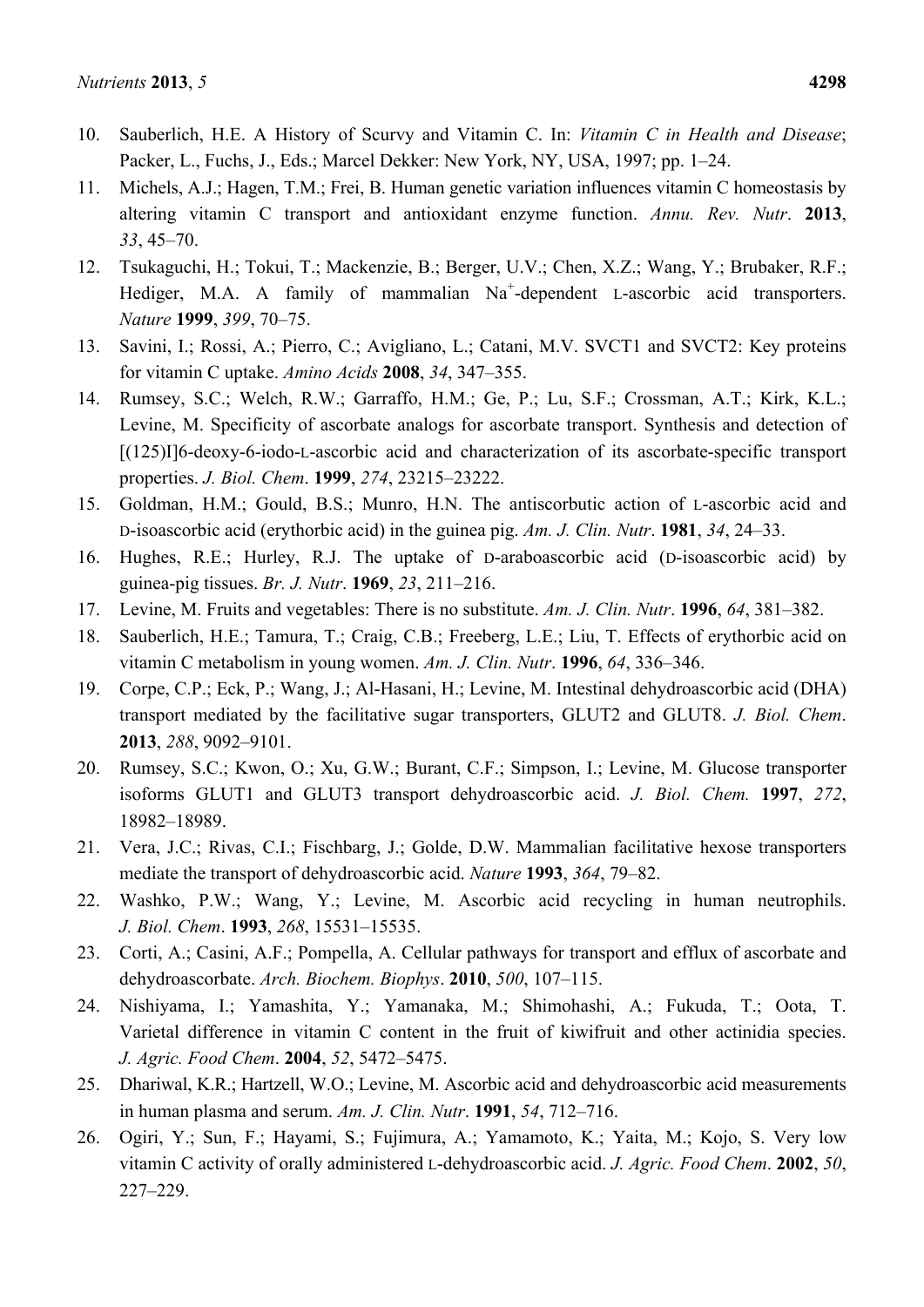- 27. Welch, R.W.; Wang, Y.; Crossman, A., Jr.; Park, J.B.; Kirk, K.L.; Levine, M. Accumulation of vitamin C (ascorbate) and its oxidized metabolite dehydroascorbic acid occurs by separate mechanisms. *J. Biol. Chem*. **1995**, *270*, 12584–12592.
- 28. Wang, Y.; Russo, T.A.; Kwon, O.; Chanock, S.; Rumsey, S.C.; Levine, M. Ascorbate recycling in human neutrophils: Induction by bacteria. *Proc. Natl. Acad. Sci. USA* **1997**, *94*, 13816–13819.
- 29. Packer, J.E.; Slater, T.F.; Willson, R.L. Direct observation of a free radical interaction between vitamin E and vitamin C. *Nature* **1979**, *278*, 737–738.
- 30. Tanaka, K.; Hashimoto, T.; Tokumaru, S.; Iguchi, H.; Kojo, S. Interactions between vitamin C and vitamin E are observed in tissues of inherently scorbutic rats. *J. Nutr*. **1997**, *127*, 2060–2064.
- 31. Beck, K.; Conlon, C.A.; Kruger, R.; Coad, J.; Stonehouse, W. Gold kiwifruit consumed with an iron-fortified breakfast cereal meal improves iron status in women with low iron stores: A 16-week randomised controlled trial. *Br. J. Nutr*. **2011**, *105*, 101–109.
- 32. Hallberg, L.; Brune, M.; Rossander, L. Effect of ascorbic acid on iron absorption from different types of meals. Studies with ascorbic-acid-rich foods and synthetic ascorbic acid given in different amounts with different meals. *Hum. Nutr. Appl. Nutr*. **1986**, *40*, 97–113.
- 33. Scheers, N.M.; Sandberg, A.S. Iron regulates the uptake of ascorbic acid and the expression of sodium-dependent vitamin C transporter 1 (SVCT1) in human intestinal Caco-2 cells. *Br. J. Nutr*. **2011**, *105*, 1734–1740.
- 34. Bates, C.J.; Jones, K.S.; Bluck, L.J. Stable isotope-labelled vitamin C as a probe for vitamin C absorption by human subjects. *Br. J. Nutr*. **2004**, *91*, 699–705.
- 35. Mangels, A.R.; Block, G.; Frey, C.M.; Patterson, B.H.; Taylor, P.R.; Norkus, E.P.; Levander, O.A*.* The bioavailability to humans of ascorbic acid from oranges, orange juice and cooked broccoli is similar to that of synthetic ascorbic acid. *J. Nutr*. **1993**, *123*, 1054–1061.
- 36. Keltz, F.R.; Kies, C.; Fox, H.M. Urinary ascorbic acid excretion in the human as affected by dietary fiber and zinc. *Am. J. Clin. Nutr*. **1978**, *31*, 1167–1171.
- 37. Rusznyak, S.; Szent-Gyorgyi, A. Vitamin P: Flavonols as vitamins. *Nature* **1936**, *138*, 27.
- 38. Bentsath, A.; Rusznyak, S.; Szent-Gyorgyi, A. Vitamin nature of flavones. *Nature* **1936**, *138*, 798.
- 39. Bentsath, A.; Rusznyak, S.; Szent-Gyorgyi, A. Vitamin P. *Nature* **1937**, *139*, 326–327.
- 40. Rusznyak, S.; Benko, A. Experimental vitamin P deficiency. *Science* **1941**, *94*, 25.
- 41. Zilva, S.S. Vitamin P. *Biochem. J*. **1937**, *31*, 915–919.
- 42. Cotereau, H.; Gabe, M.; Géro, E.; Parrot, J.-L. Influence of vitamin P (vitamin  $C_2$ ) upon the amount of ascorbic acid in the organs of the guinea pig. *Nature* **1948**, *161*, 557.
- 43. Scarborough, H. Deficiency of vitamin C and vitamin P in man. *Lancet* **1940**, *236*, 644–647.
- 44. Scarborough, H. Vitamin P. *Biochem. J*. **1939**, *33*, 1400–1407.
- 45. Elmby, A.; Warburg, E. The inadequacy of synthetic ascorbic acid as an antiscorbutic agent. *Lancet* **1937**, *230*, 1363–1365.
- 46. Ivanov, V.; Carr, A.C.; Frei, B. Red wine antioxidants bind to human lipoproteins and protect them from metal ion-dependent and -independent oxidation. *J. Agric. Food Chem*. **2001**, *49*, 4442–4449.
- 47. Bors, W.; Michel, C.; Saran, M. Flavonoid antioxidants: rate constants for reactions with oxygen radicals. *Methods Enzymol*. **1994**, *234*, 420–429.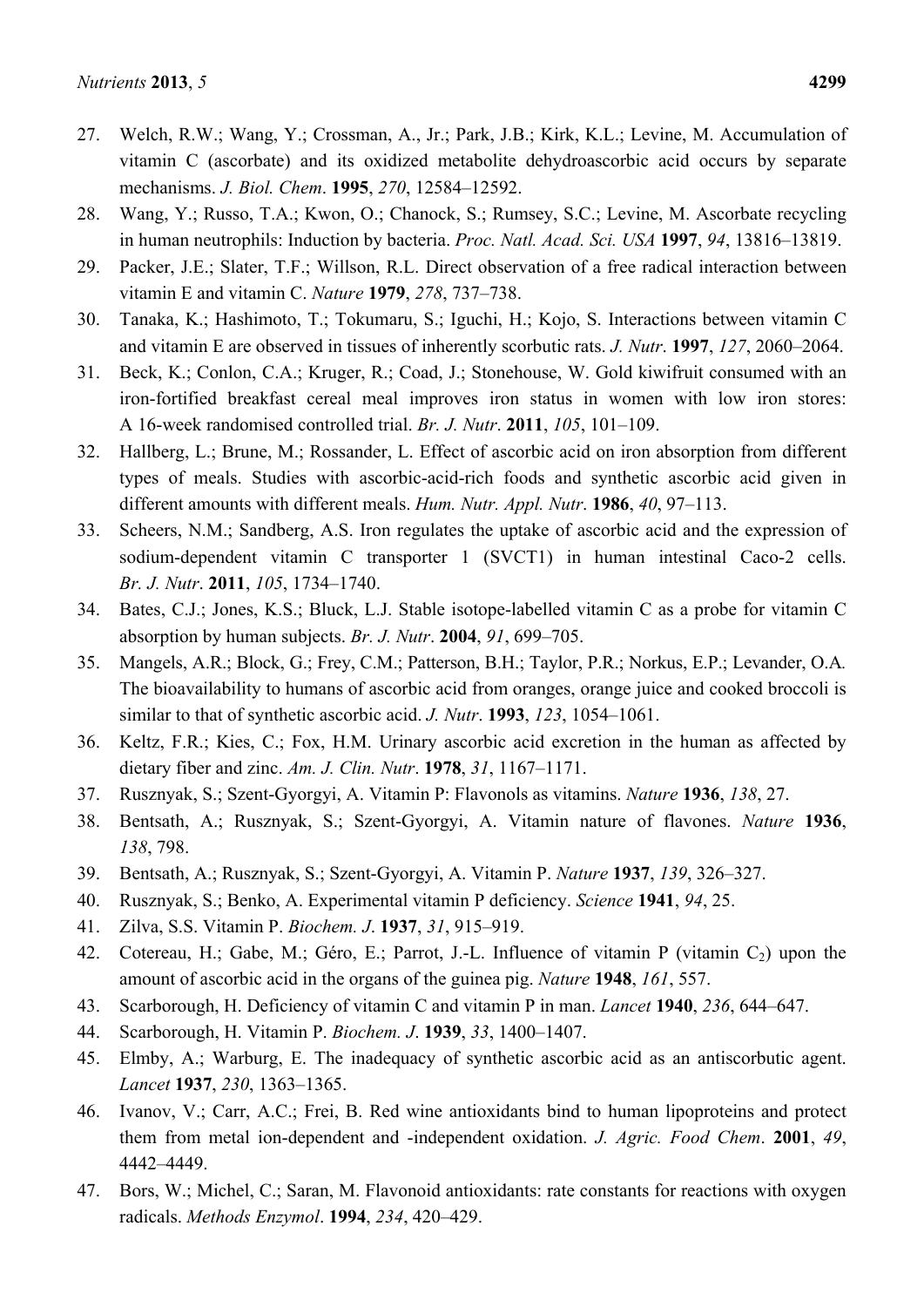- 48. Beker, B.Y.; Sonmezoglu, I.; Imer, F.; Apak, R. Protection of ascorbic acid from copper(II)-catalyzed oxidative degradation in the presence of flavonoids: Quercetin, catechin and morin. *Int. J. Food Sci. Nutr*. **2011**, *62*, 504–512.
- 49. Clemetson, C.A.; Andersen, L. Plant polyphenols as antioxidants for ascorbic acid. *Ann. N. Y. Acad Sci*. **1966**, *136*, 341–376.
- 50. Harper, K.A.; Morton, A.D.; Rolfe, E.J. The phenolic compounds of blackcurrant juice and their protective effect on ascorbic acid III. The mechansim of ascorbic acid oxidation and its inhibition by flavonoids. *Int. J. Food Sci. Technol.* **1969**, *4*, 255–267.
- 51. Clegg, K.M.; Morton, A.D. The phenolic compounds of blackcurrant juice and their protective effect on ascorbic acid II. The stability of ascorbic acid in model systems containing some of the phenolic compounds associated with blackcurrant juice. *Int. J. Food Sci. Technol.* **1968**, *3*, 277–284.
- 52. Carr, A.; Frei, B. Does vitamin C act as a pro-oxidant under physiological conditions? *FASEB J*. **1999**, *13*, 1007–1024.
- 53. Lotito, S.B.; Frei, B. Consumption of flavonoid-rich foods and increased plasma antioxidant capacity in humans: Cause, consequence, or epiphenomenon? *Free Radic. Biol. Med*. **2006**, *41*, 1727–1746.
- 54. Song, J.; Kwon, O.; Chen, S.; Daruwala, R.; Eck, P.; Park, J.B.; Levine, M*.* Flavonoid inhibition of sodium-dependent vitamin C transporter 1 (SVCT1) and glucose transporter isoform 2 (GLUT2), intestinal transporters for vitamin C and Glucose. *J. Biol. Chem.* **2002**, *277*, 15252–15260.
- 55. Park, J.B.; Levine, M. Intracellular accumulation of ascorbic acid is inhibited by flavonoids via blocking of dehydroascorbic acid and ascorbic acid uptakes in HL-60, U937 and Jurkat cells. *J. Nutr*. **2000**, *130*, 1297–1302.
- 56. Corpe, C.P.; Lee, J.H.; Kwon, O.; Eck, P.; Narayanan, J.; Kirk, K.L.; Levine, M*.* 6-Bromo-6-deoxy-L-ascorbic acid: An ascorbate analog specific for  $Na^+$ -dependent vitamin C transporter but not glucose transporter pathways. *J. Biol. Chem.* **2005**, *280*, 5211–5220.
- 57. Washko, P.W.; Welch, R.W.; Dhariwal, K.R.; Wang, Y.; Levine, M. Ascorbic acid and dehydroascorbic acid analyses in biological samples. *Anal. Biochem*. **1992**, *204*, 1–14.
- 58. Mizushima, Y.; Harauchi, T.; Yoshizaki, T.; Makino, S. A rat mutant unable to synthesize vitamin C. *Experientia* **1984**, *40*, 359–361.
- 59. Maeda, N.; Hagihara, H.; Nakata, Y.; Hiller, S.; Wilder, J.; Reddick, R. Aortic wall damage in mice unable to synthesize ascorbic acid. *Proc. Natl. Acad. Sci. USA* **2000**, *97*, 841–846.
- 60. Mohan, S.; Kapoor, A.; Singgih, A.; Zhang, Z.; Taylor, T.; Yu, H.; Chadwick, R.B.; Chung, Y.S.; Donahue, L.R.; Rosen, C.; *et al.* Spontaneous fractures in the mouse mutant *sfx* are caused by deletion of the gulonolactone oxidase gene, causing vitamin C deficiency. *J. Bone Miner. Res*. **2005**, *20*, 1597–1610.
- 61. Wilson, H.K.; Price-Jones, C.; Hughes, R.E. The influence of an extract of orange peel on the growth and ascorbic acid metabolism of young guinea-pigs. *J. Sci. Food Agric*. **1976**, *27*, 661–666.
- 62. Douglass, C.D.; Kamp, G.H. The effect of orally administered rutin on the adrenal ascorbic acid level in guinea pigs. *J. Nutr*. **1959**, *67*, 531–536.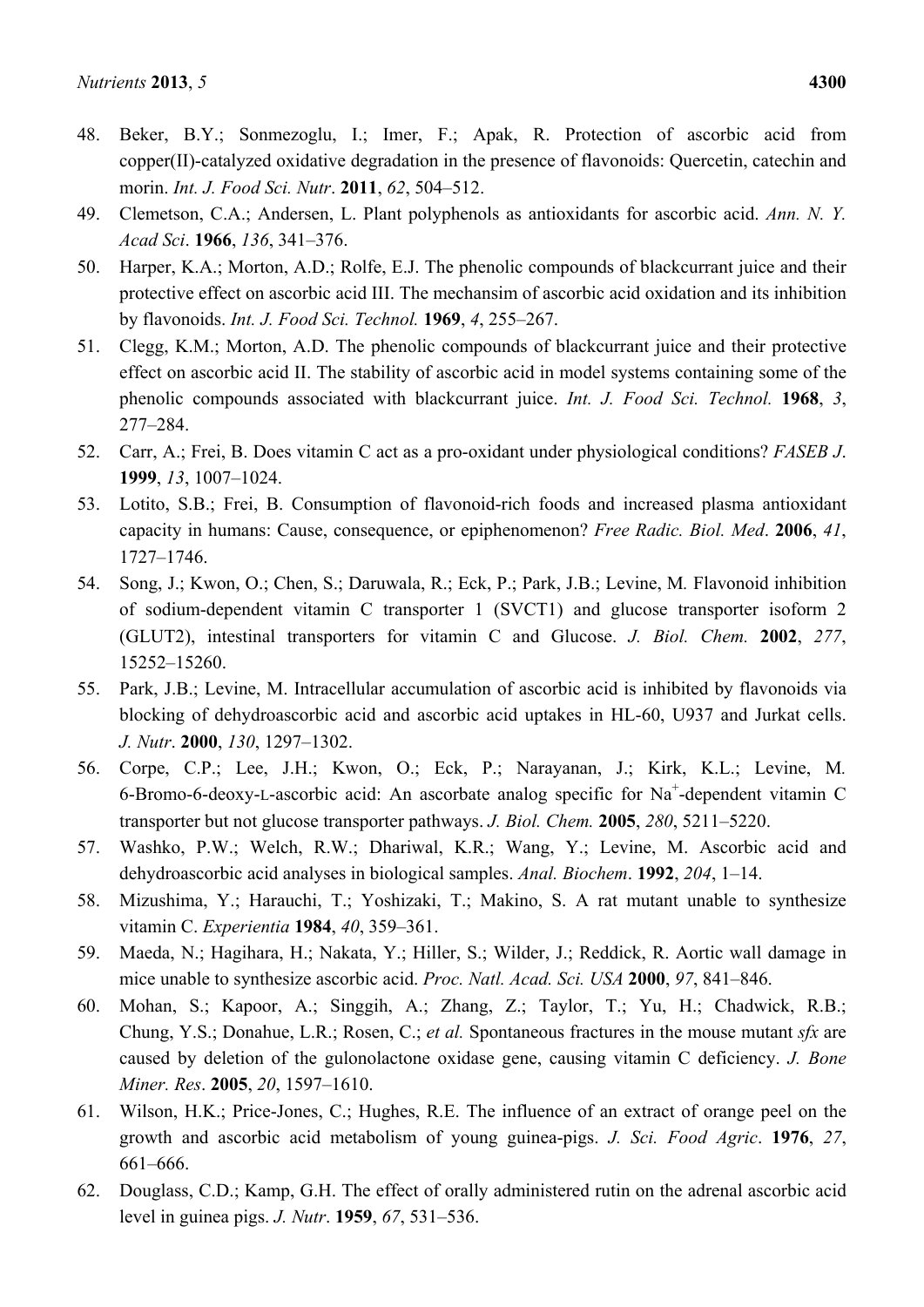- 63. Papageorge, E.; Mitchell, G.L., Jr. The effect of oral administration of rutin on blood, liver and adrenal ascorbic acid and on liver and adrenal cholesterol in guinea pigs. *J. Nutr*. **1949**, *37*, 531–540.
- 64. Hughes, R.E.; Hurley, R.J.; Jones, P.R. The retention of ascorbic acid by guinea-pig tissues. *Br. J. Nutr*. **1971**, *26*, 433–438.
- 65. Vinson, J.A.; Bose, P. Comparative bioavailability of synthetic and natural vitamin C in guinea pigs. *Nutr. Rep. Int*. **1983**, *27*, 875–879.
- 66. Ambrose, A.M.; De, E.F. The value of rutin and quercetin in scurvy. *J. Nutr*. **1949**, *38*, 305–317.
- 67. Todhunter, E.N.; Robbins, R.C.; Ivey, G.; Brewer, W. A comparison of the utilization by guinea pigs of equivalent amounts of ascorbic acid (vitamin C) in lemon juice and in crystalline form. *J. Nutr*. **1940**, *19*, 113–120.
- 68. Vissers, M.C.M.; Bozonet, S.M.; Pearson, J.F.; Braithwaite, L.J. Dietary ascorbate affects steady state tissue levels in vitamin C-deficient mice: Tissue deficiency after sub-optimal intake and superior bioavailability from a food source (kiwifruit). *Am. J. Clin. Nutr*. **2011**, *93*, 292–301.
- 69. Latocha, P.; Krupa, T.; Wolosiak, R.; Worobiej, E.; Wilczak, J. Antioxidant activity and chemical difference in fruit of different *Actinidia* sp. *Int J. Food Sci. Nutr*. **2010**, *61*, 381–394.
- 70. Fiorentino, A.; D'Abrosca, B.; Pacifico, S.; Mastellone, C.; Scognamiglio, M.; Monaco, P. Identification and assessment of antioxidant capacity of phytochemicals from kiwi fruits. *J. Agric. Food Chem*. **2009**, *57*, 4148–4155.
- 71. Pelletier, O.; Keith, M.O. Bioavailability of synthetic and natural ascorbic acid. *J. Am. Diet. Assoc*. **1974**, *64*, 271–275.
- 72. Hartzler, E.R. The availability of ascorbic acid in papayas and guavas. *J. Nutr*. **1945**, *30*, 355–365.
- 73. Clayton, M.M.; Borden, R.A. The availability for human nutrition of the vitamin C in raw cabbage and home-canned tomato juice. *J. Nutr*. **1943**, *25*, 349–369.
- 74. Todhunter, E.N.; Fatzer, A.S. A comparison of the utilization by college women of equivalent amounts of ascorbic acid (vitamin C) in red raspberries and in crystalline form. *J. Nutr*. **1940**, *19*, 121–130.
- 75. Hawley, E.E.; Stephens, D.J.; Anderson, G. The excretion of vitamin C in normal individuals following a comparable quantitative administration in the form of orange juice, cevitamic acid by mouth and cevitamic acid intravenously. *J. Nutr*. **1936**, *11*, 135–145.
- 76. Johnston, C.S.; Dancho, C.L.; Strong, G.M. Orange juice ingestion and supplemental vitamin C are equally effective at reducing plasma lipid peroxidation in healthy adult women. *J. Am. Coll. Nutr*. **2003**, *22*, 519–523.
- 77. Carr, A.C.; Bozonet, S.M.; Pullar, J.M.; Simcock, J.W.; Vissers, M.C. A randomised steady-state bioavailability study of synthetic and natural (kiwifruit-derived) vitamin C. *Nutrients* **2013**, *5*, 3684–3695.
- 78. Levine, M.; Conry-Cantilena, C.; Wang, Y.; Welch, R.W.; Washko, P.W.; Dhariwal, K.R.; Park, J.B.; Lazarev, A.; Graumlich, J.F.; King, J.; *et al.* Vitamin C pharmacokinetics in healthy volunteers: Evidence for a recommended dietary allowance. *Proc. Natl. Acad. Sci. USA* **1996**, *93*, 3704–3709.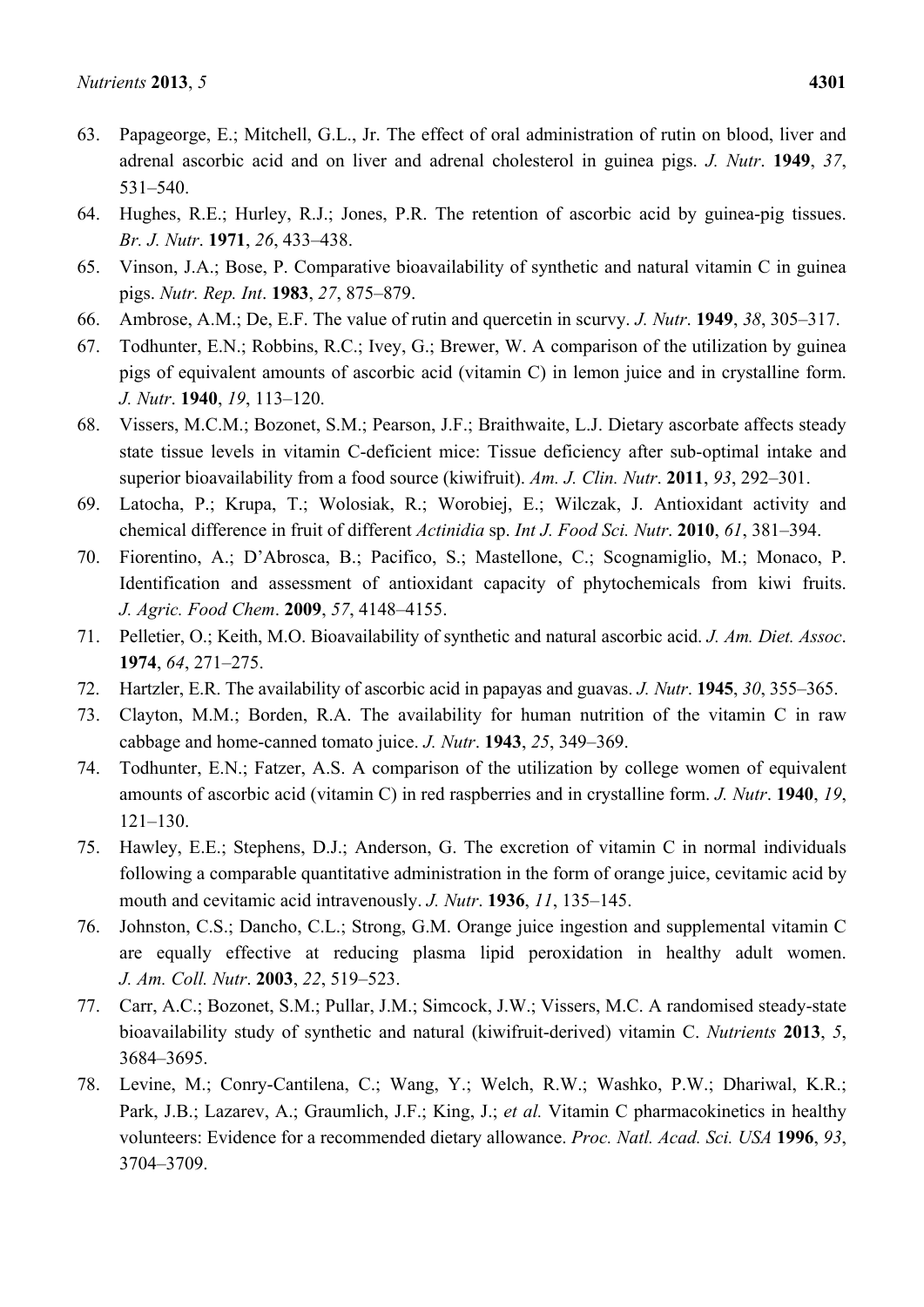- 79. Block, G.; Mangels, A.R.; Patterson, B.H.; Levander, O.A.; Norkus, E.P.; Taylor, P.R. Body weight and prior depletion affect plasma ascorbate levels attained on identical vitamin C intake: A controlled-diet study. *J. Am. Coll. Nutr*. **1999**, *18*, 628–637.
- 80. Carr, A.C.; Bozonet, S.M.; Pullar, J.M.; Simcock, J.W.; Vissers, M.C. Human skeletal muscle ascorbate is highly responsive to changes in vitamin C intake and plasma concentrations. *Am. J. Clin. Nutr*. **2013**, *97*, 800–807.
- 81. Vinson, J.A.; Bose, P. Comparative bioavailability to humans of ascorbic acid alone or in a citrus extract. *Am. J. Clin. Nutr*. **1988**, *48*, 601–604.
- 82. Jones, E.; Hughes, R.E. The influence of bioflavonoids on the absorption of vitamin C. *IRCS J. Med. Sci*. **1984**, *12*, 320.
- 83. Johnston, C.S.; Luo, B. Comparison of the absorption and excretion of three commercially available sources of vitamin C. *J. Am. Diet. Assoc*. **1994**, *94*, 779–781.
- 84. Kondo, Y.; Higashi, C.; Iwama, M.; Ishihara, K.; Handa, S.; Mugita, H.; Maruyama, N.; Koga, H.; Ishigami, A. Bioavailability of vitamin C from mashed potatoes and potato chips after oral administration in healthy Japanese men. *Br. J. Nutr*. **2012**, *107*, 885–892.
- 85. Uchida, E.; Kondo, Y.; Amano, A.; Aizawa, S.; Hanamura, T.; Aoki, H.; Nagamine, K.; Koizumi, T.; Maruyama, N.; Ishigami, A*.* Absorption and excretion of ascorbic acid alone and in acerola (*Malpighia emarginata*) juice: Comparison in healthy japanese subjects. *Biol. Pharm. Bull*. **2011**, *34*, 1744–1747.
- 86. Carter, B.; Monsivais, P.; Drewnowski, A. Absorption of folic acid and ascorbic acid from nutrient comparable beverages. *J. Food Sci*. **2010**, *75*, H289–H293.
- 87. Guarnieri, S.; Riso, P.; Porrini, M. Orange juice *vs* vitamin C: Effect on hydrogen peroxide-induced DNA damage in mononuclear blood cells. *Br. J. Nutr*. **2007**, *97*, 639–643.
- 88. Nelson, E.W.; Streiff, R.R.; Cerda, J.J. Comparative bioavailability of folate and vitamin C from a synthetic and a natural source. *Am. J. Clin. Nutr*. **1975**, *28*, 1014–1019.
- 89. Carr, A.C.; Bozonet, S.M.; Vissers, M.C.M. A randomised cross-over pharmacokinetic bioavailabiltiy study of synthetic *versus* kiwifruit-derived vitamin C. *Nutrients* **2013**, *5*, 3684–3695.
- 90. Hathcock, J.N.; Azzi, A.; Blumberg, J.; Bray, T.; Dickinson, A.; Frei, B.; Jialal, I.; Johnston, C.S.; Kelly, F.J.; Kraemer, K.; *et al.* Vitamins E and C are safe across a broad range of intakes. *Am. J. Clin. Nutr*. **2005**, *81*, 736–745.
- 91. Yung, S.; Mayersohn, M.; Robinson, J.B. Ascorbic acid absorption in humans: A comparison among several dosage forms. *J. Pharm. Sci*. **1982**, *71*, 282–285.
- 92. Bhagavan, H.N.; Wolkoff, B.I. Correlation between the disintegration time and the bioavailability of vitamin C tablets. *Pharm. Res*. **1993**, *10*, 239–242.
- 93. Sacharin, R.; Taylor, T.; Chasseaud, L.F. Blood levels and bioavailability of ascorbic acid after administration of a sustained-release formulation to humans. *Int. J. Vitam. Nutr. Res*. **1977**, *47*, 68–74.
- 94. Nyyssonen, K.; Poulsen, H.E.; Hayn, M.; Agerbo, P.; Porkkala-Sarataho, E.; Kaikkonen, J.; Salonen, R.; Salonen, J.T*.* Effect of supplementation of smoking men with plain or slow release ascorbic acid on lipoprotein oxidation. *Eur. J. Clin. Nutr*. **1997**, *51*, 154–163.
- 95. Bush, M.J.; Verlangieri, A.J. An acute study on the relative gastro-intestinal absorption of a novel form of calcium ascorbate. *Res. Commun. Chem. Pathol. Pharmacol*. **1987**, *57*, 137–140.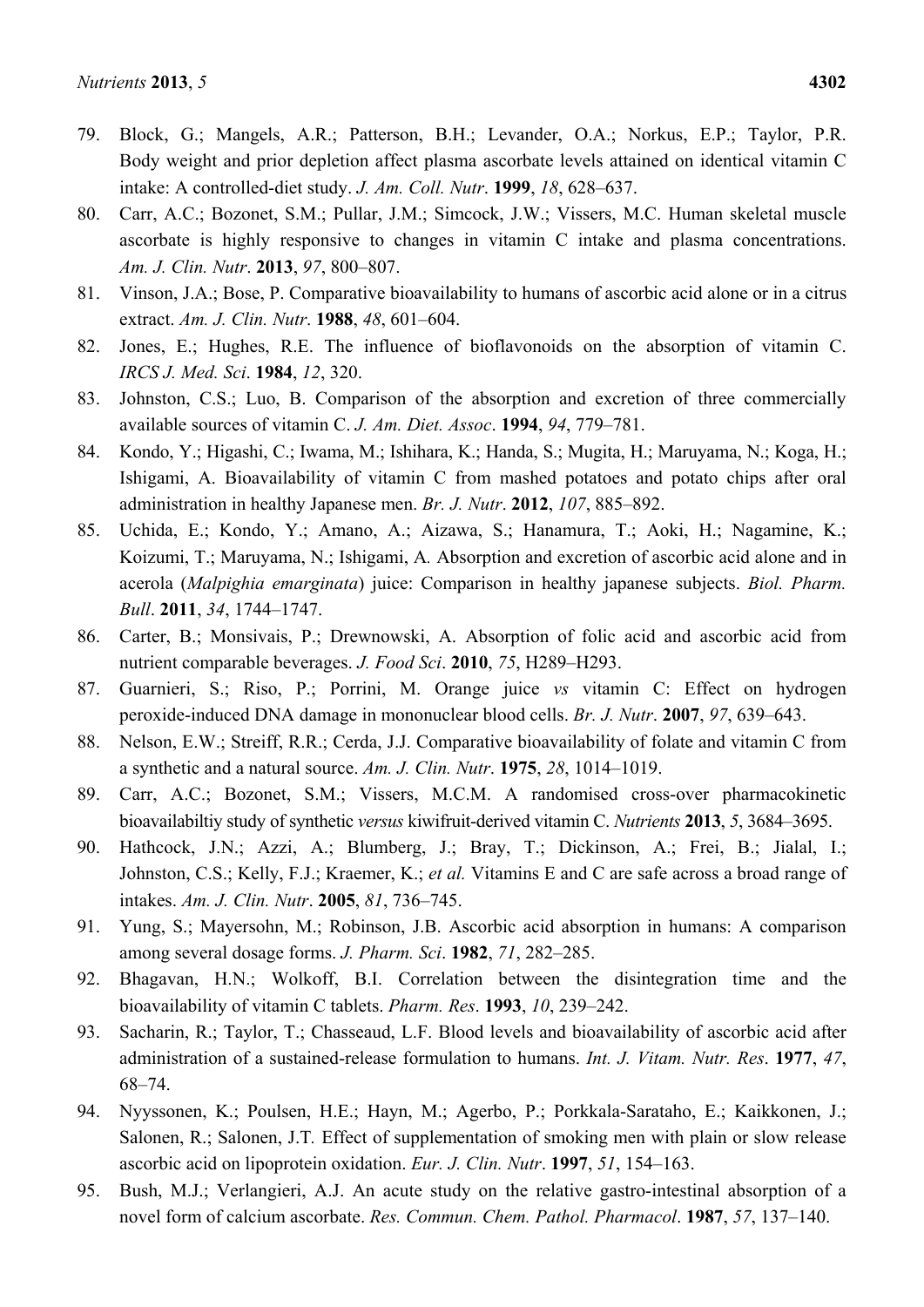- 96. Verlangieri, A.J.; Fay, M.J.; Bannon, A.W. Comparison of the *anti*-scorbutic activity of L-ascorbic acid and Ester C in the non-ascorbate synthesizing Osteogenic Disorder Shionogi (ODS) rat. *Life Sci*. **1991**, *48*, 2275–2281.
- 97. Gruenwald, J.; Graubaum, H.J.; Busch, R.; Bentley, C. Safety and tolerance of ester-C compared with regular ascorbic acid. *Adv. Ther*. **2006**, *23*, 171–178.
- 98. Knight, A. Systematic reviews of animal experiments demonstrate poor human clinical and toxicological utility. *Altern. Lab. Anim*. **2007**, *35*, 641–659.
- 99. Seok, J.; Warren, H.S.; Cuenca, A.G.; Mindrinos, M.N.; Baker, H.V.; Xu, W.; Richards, D.R.; McDonald-Smith, G.P.; Gao, H.; Hennessy, L.; *et al.* Genomic responses in mouse models poorly mimic human inflammatory diseases. *Proc. Natl. Acad. Sci. USA* **2013**, *110*, 3507–3512.
- 100. He, F.J.; Nowson, C.A.; MacGregor, G.A. Fruit and vegetable consumption and stroke: Meta-analysis of cohort studies. *Lancet* **2006**, *367*, 320–326.
- 101. Dauchet, L.; Amouyel, P.; Hercberg, S.; Dallongeville, J. Fruit and vegetable consumption and risk of coronary heart disease: A meta-analysis of cohort studies. *J. Nutr*. **2006**, *136*, 2588–2593.
- 102. Steinmetz, K.A.; Potter, J.D. Vegetables, fruit, and cancer prevention: A review. *J. Am. Diet. Assoc*. **1996**, *96*, 1027–1039.
- 103. Riboli, E.; Norat, T. Epidemiologic evidence of the protective effect of fruit and vegetables on cancer risk. *Am. J. Clin. Nutr*. **2003**, *78*, 559S–569S.
- 104. Block, G.; Norkus, E.; Hudes, M.; Mandel, S.; Helzlsouer, K. Which plasma antioxidants are most related to fruit and vegetable consumption? *Am. J. Epidemiol*. **2001**, *154*, 1113–1118.
- 105. Mente, A.; de Koning, L.; Shannon, H.S.; Anand, S.S. A systematic review of the evidence supporting a causal link between dietary factors and coronary heart disease. *Arch. Intern. Med*. **2009**, *169*, 659–669.
- 106. Ye, Z.; Song, H. Antioxidant vitamins intake and the risk of coronary heart disease: Meta-analysis of cohort studies. *Eur. J. Cardiovasc. Prev. Rehabil*. **2008**, *15*, 26–34.
- 107. Knekt, P.; Ritz, J.; Pereira, M.A.; O'Reilly, E.J.; Augustsson, K.; Fraser, G.E.; Goldbourt, U.; Heitmann, B.L.; Hallmans, G.; Liu, S.; *et al.* Antioxidant vitamins and coronary heart disease risk: A pooled analysis of 9 cohorts. *Am. J. Clin. Nutr*. **2004**, *80*, 1508–1520.
- 108. Lawlor, D.A.; Davey Smith, G.; Kundu, D.; Bruckdorfer, K.R.; Ebrahim, S. Those confounded vitamins: What can we learn from the differences between observational *versus* randomised trial evidence? *Lancet* **2004**, *363*, 1724–1727.
- 109. Maserejian, N.N.; Giovannucci, E.L.; McVary, K.T.; McKinlay, J.B. Dietary, but not supplemental, intakes of carotenoids and vitamin C are associated with decreased odds of lower urinary tract symptoms in men. *J. Nutr*. **2011**, *141*, 267–273.
- 110. Osganian, S.K.; Stampfer, M.J.; Rimm, E.; Spiegelman, D.; Hu, F.B.; Manson, J.E.; Willett, W.C. Vitamin C and risk of coronary heart disease in women. *J. Am. Coll. Cardiol*. **2003**, *42*, 246–252.
- 111. Agarwal, M.; Mehta, P.K.; Dwyer, J.H.; Dwyer, K.M.; Shircore, A.M.; Nordstrom, C.K.; Sun, P.; Paul-Labrador, M.; Yang, Y.; Merz, C.N*.* Differing relations to early atherosclerosis between vitamin C from supplements *vs.* food in the Los Angeles atherosclerosis Study: A prospective cohort study. *Open Cardiovasc. Med. J*. **2012**, *6*, 113–121.